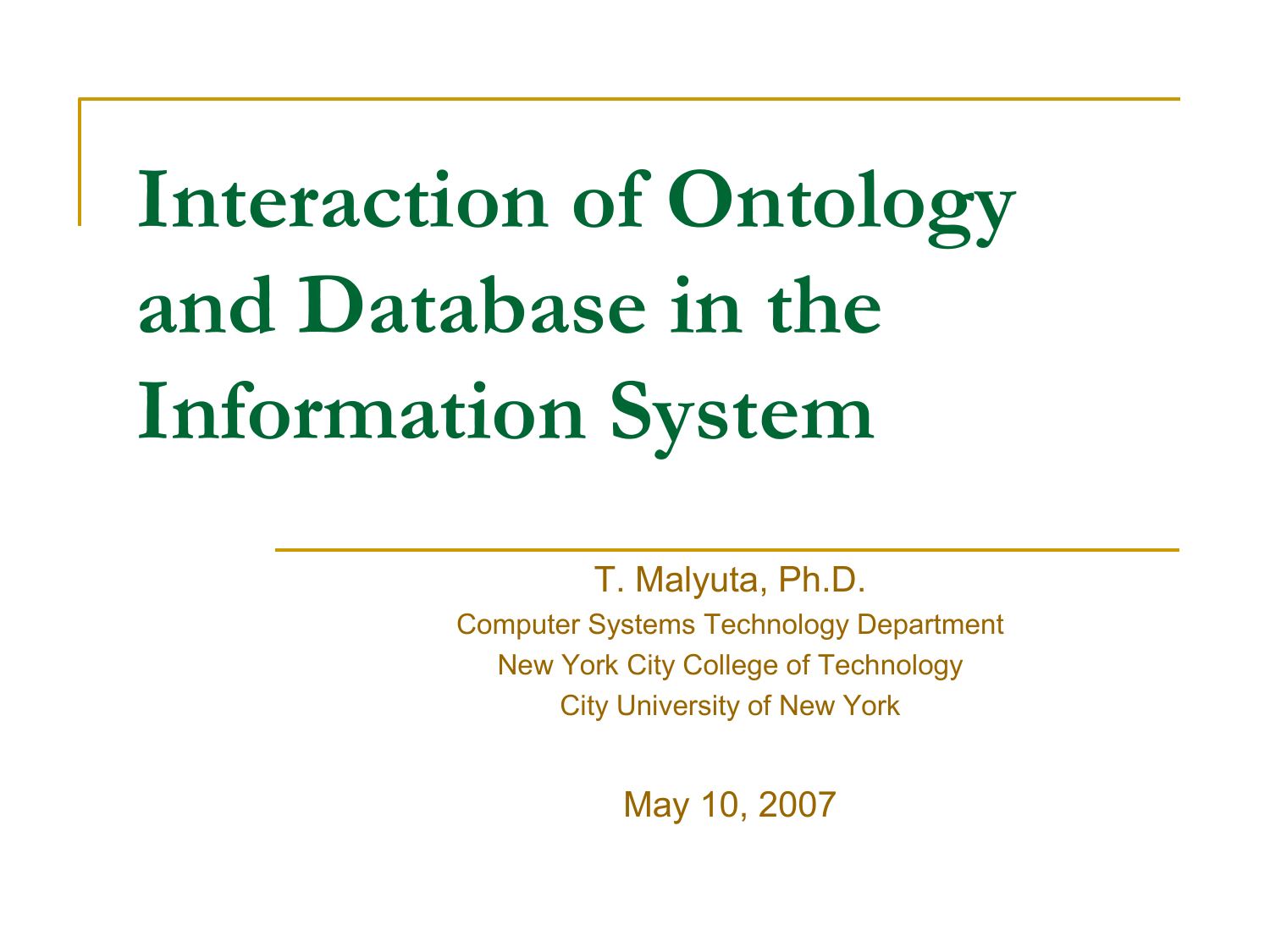## Topics

- Information System (IS) challenges and the expected benefits of Ontology
- Ontology and HCI
- Ontology and data utilization
- Symbiotic relationship between Ontology and IS
- Interaction between Ontology and Database
- Database vendors and semantic initiatives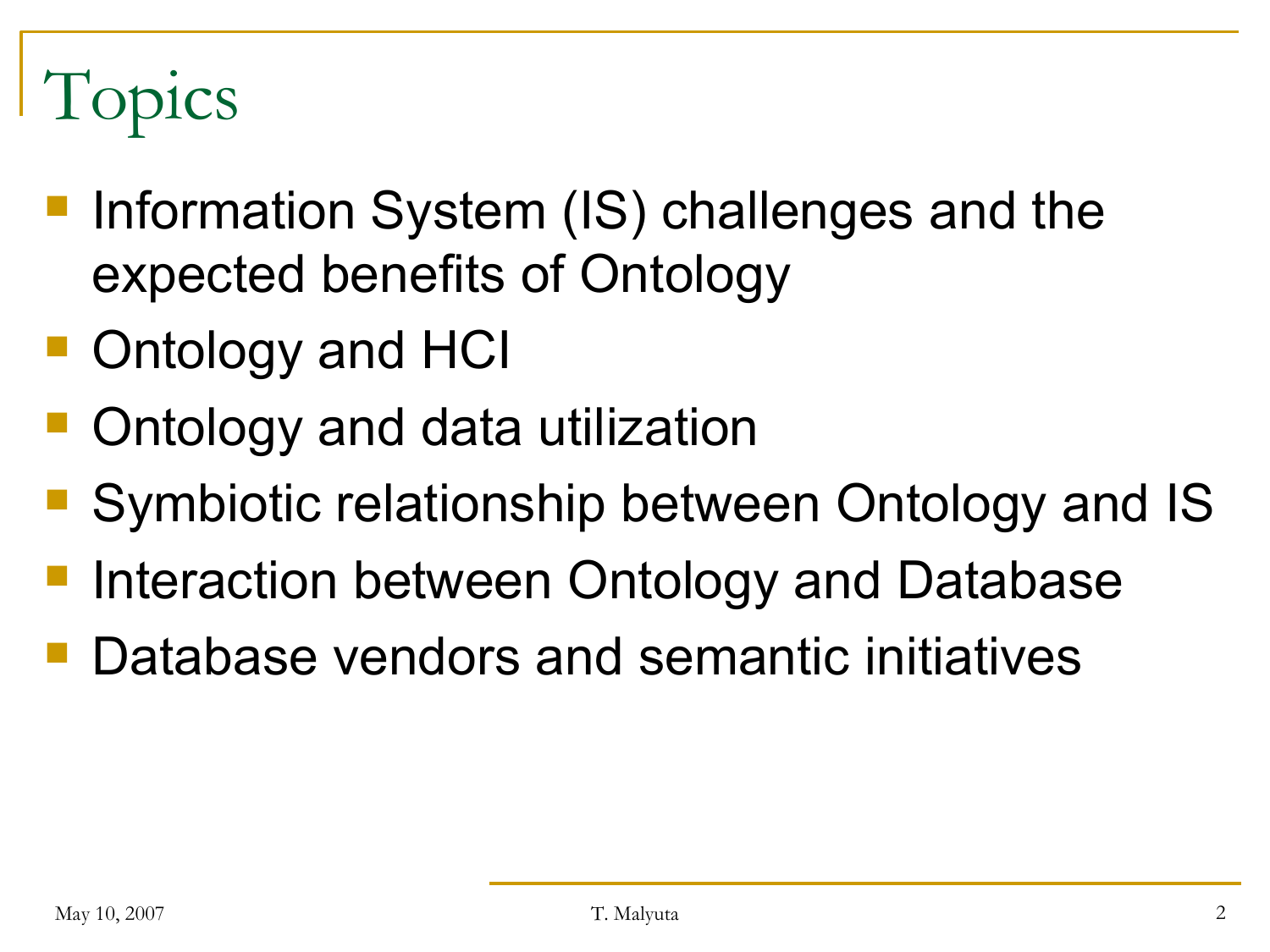## IS Challenges

- Sustainability of data solutions in changing business (needs, interfaces, data structures, results) and technological environments
- Shareability, interoperability, and reusability of data within a heterogeneous IS with partial business solutions
- Scalability under the pressure of growing volumes of data and increasing diversity of users' needs
- Complexity and reactive approach to solving the problems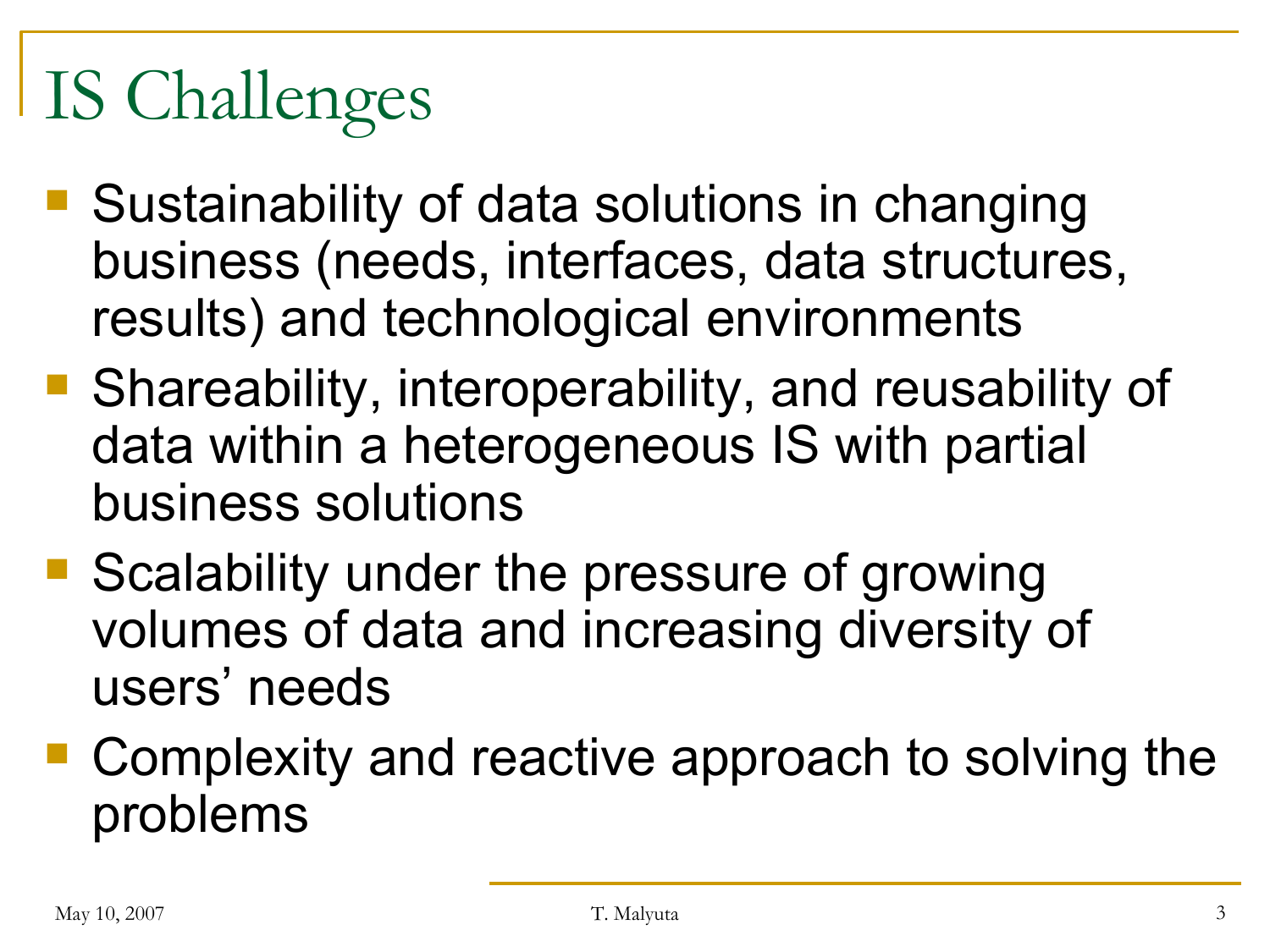## Inability to Fulfill the Ultimate Purpose

Despite growing cost, the IS does not provide users with adequate understanding of the business or single version of truth.



Silo-based understanding of the business

Multiple versions of truth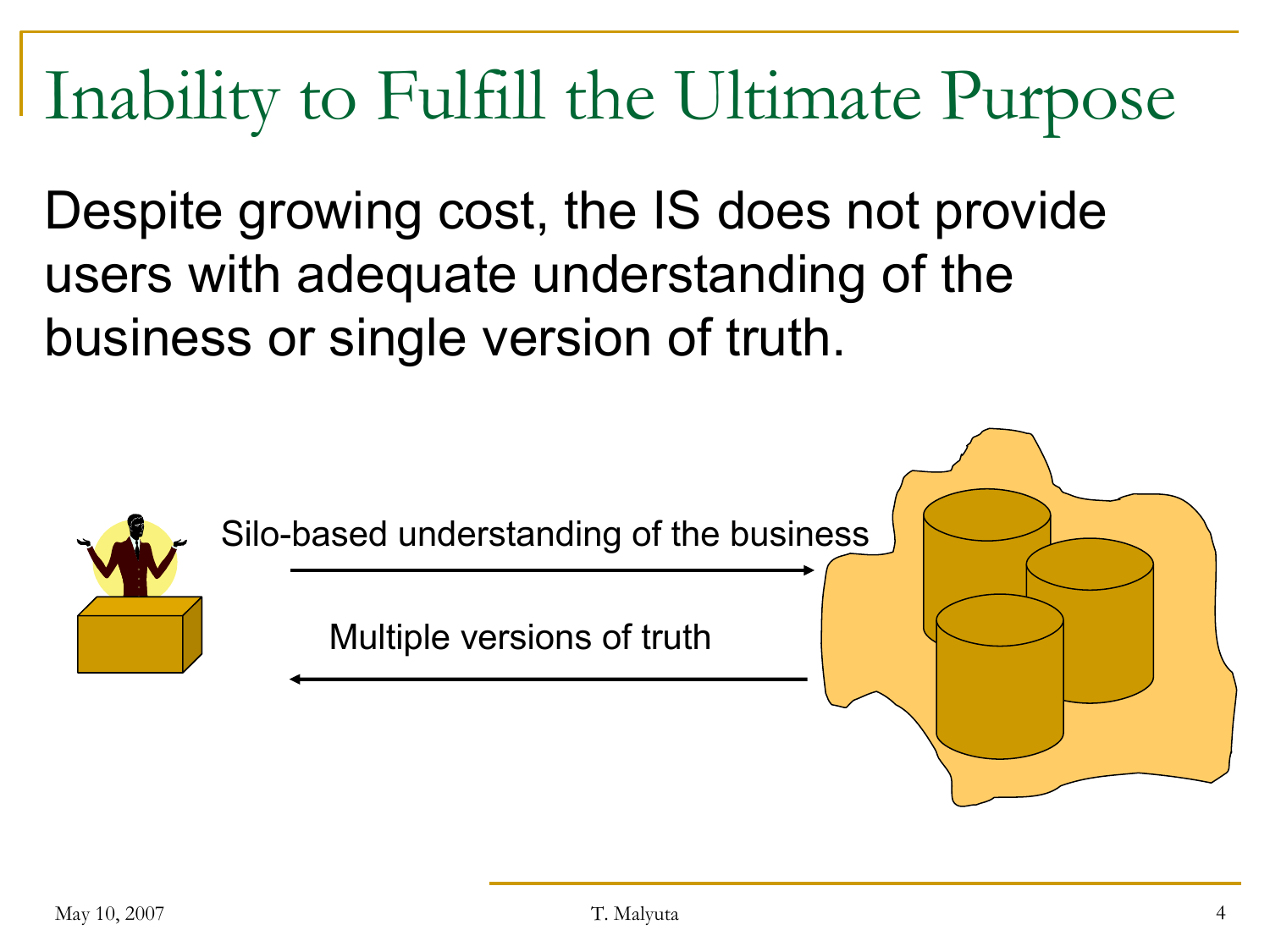#### Problems Stem From Approaches

Integrated IS Single version of truth

*Think globally, act globally*

*Think globally, act locally*

*Think locally, act locally*

**Heterogeneous** enterprise IS consisting of siloed parts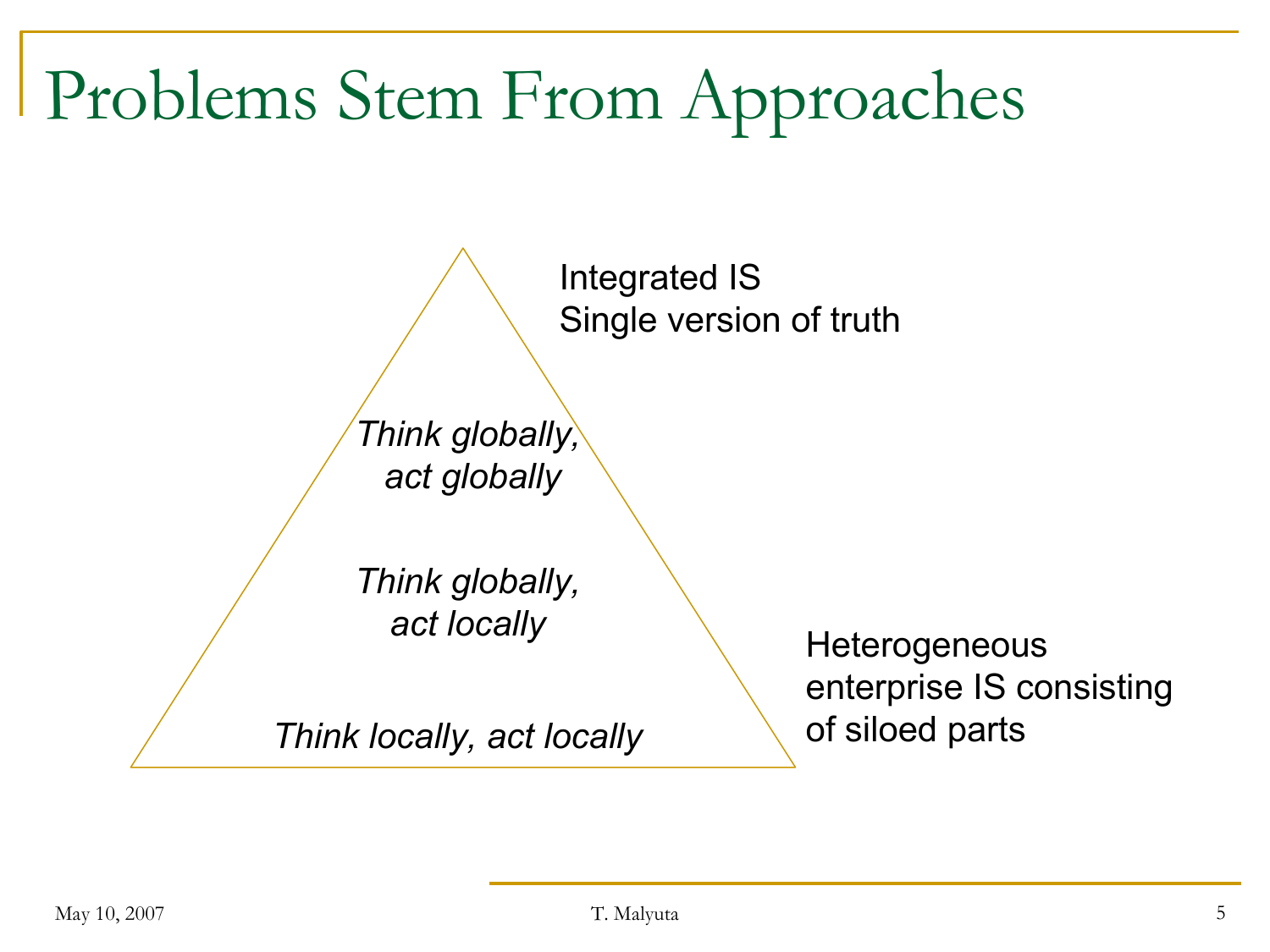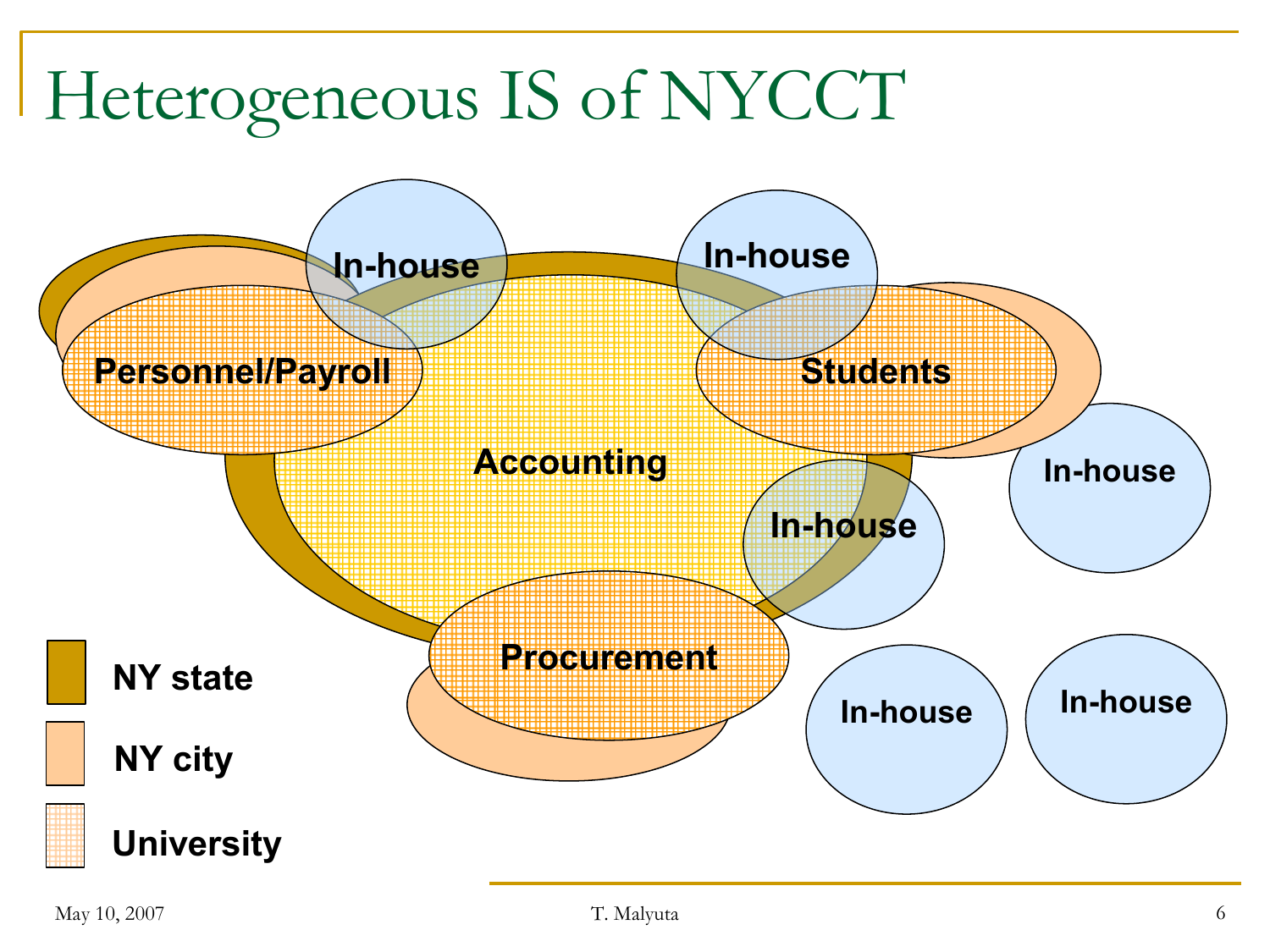Resolving Problems of HCI and Data Utilization

Search for approaches for :

- **Description**
- **Discovery**
- **Negotiation**
- **Mediation**
- **Composition**

#### of the IS resources that will benefit People, Tools and Applications in the heterogeneous and ambiguous environment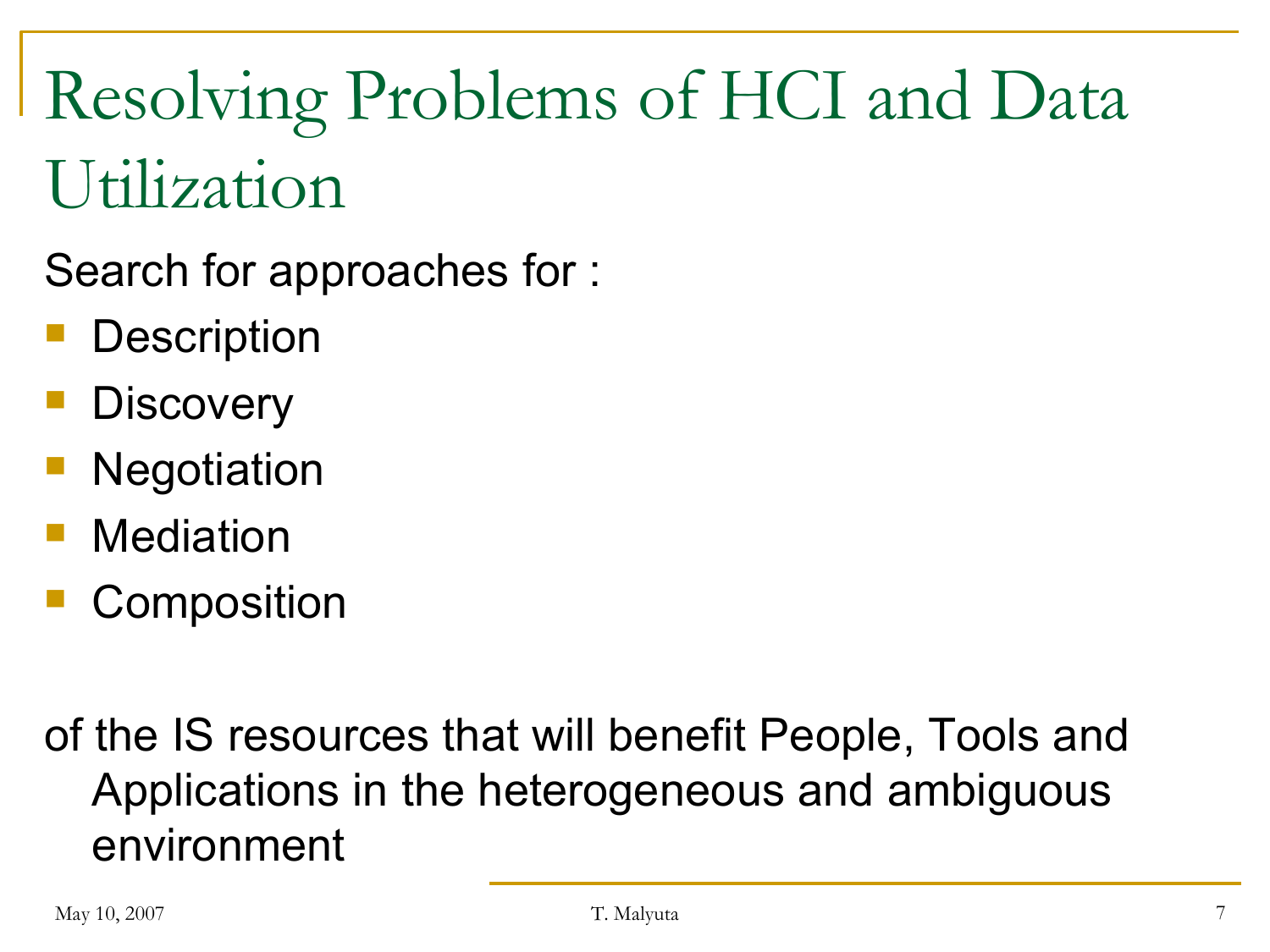#### Metadata



Non-standardized approach leads in metadata to what we tried to escape:

•Duplication

•Ambiguity

•Inconsistency

•Redundancy

Such approach is still local thinking and acting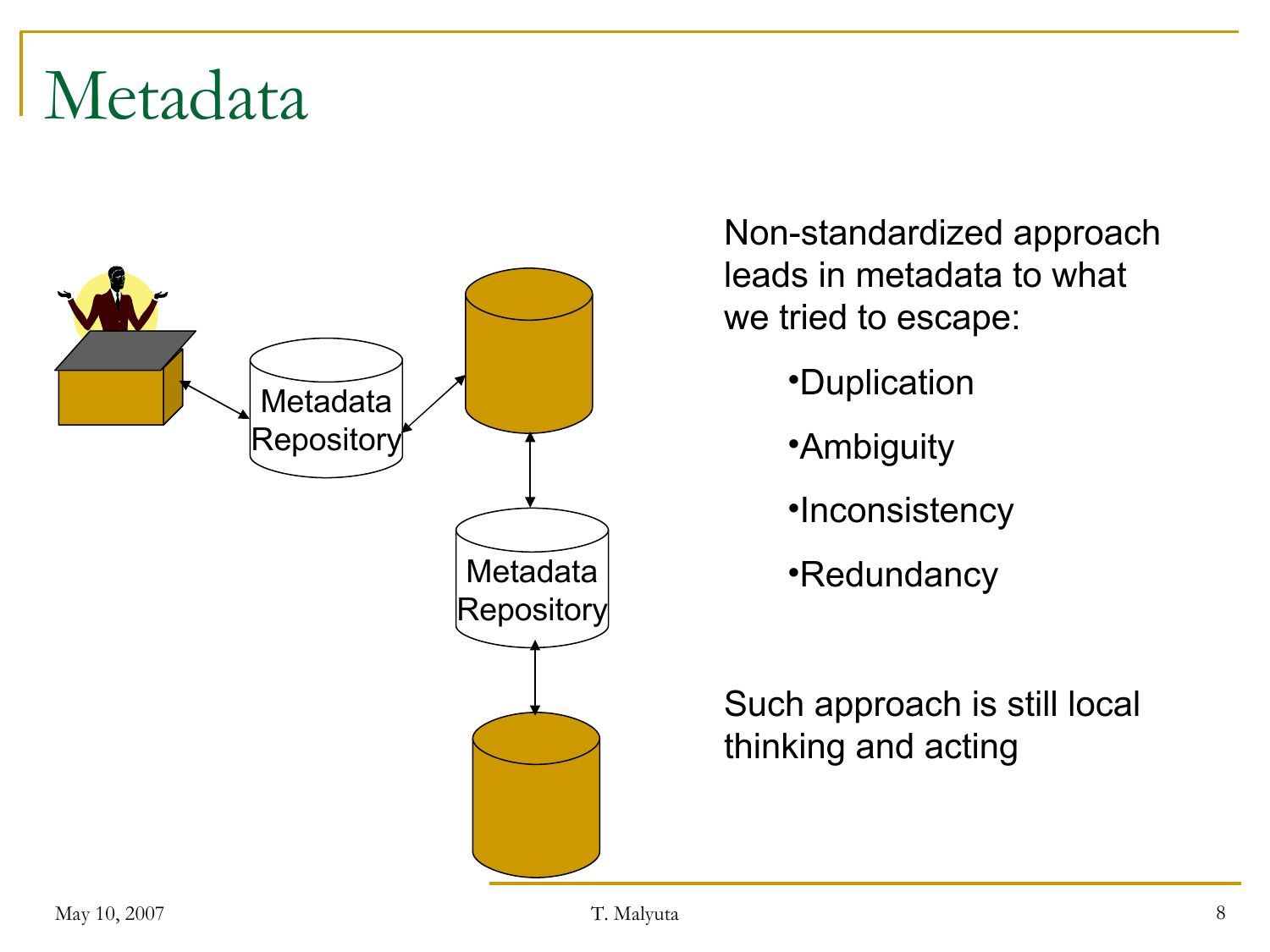## Towards Global Enterprise Thinking

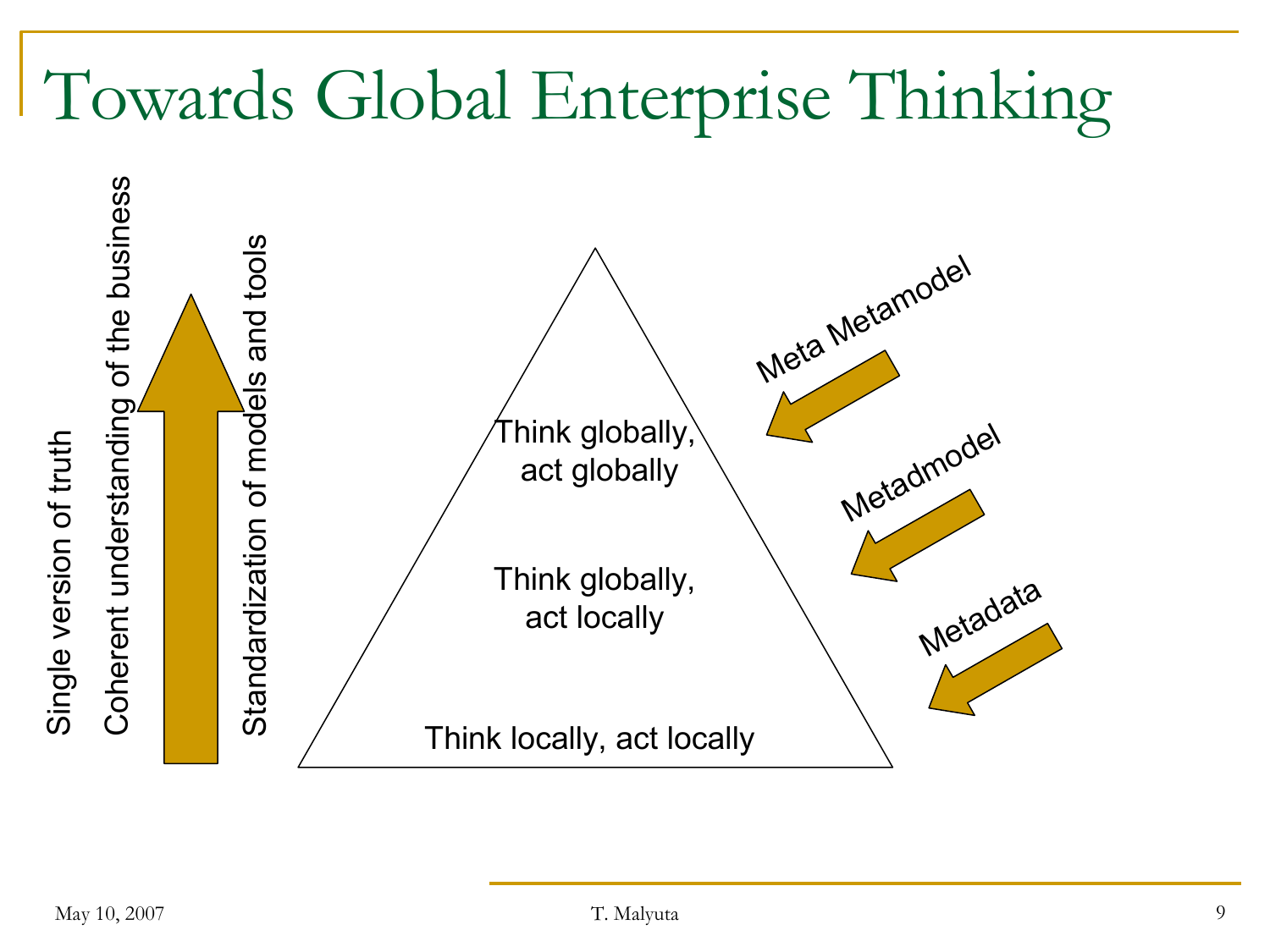## Metadata and Models Standardization Initiatives

- Object Management Group (OMG)—modeling standards, including:
	- □ Common Warehouse Model describes metadata interchange among data warehousing, business intelligence, knowledge management and portal technologies.
	- Meta-Object Facility bridges the gap between dissimilar metamodels by providing a common basis for meta-models.
- SOA--Services Repository, UDDI.

M. West "From Ontology to Data Model", 11-16-06. Reference Data Model, ISO-15926-2 data model.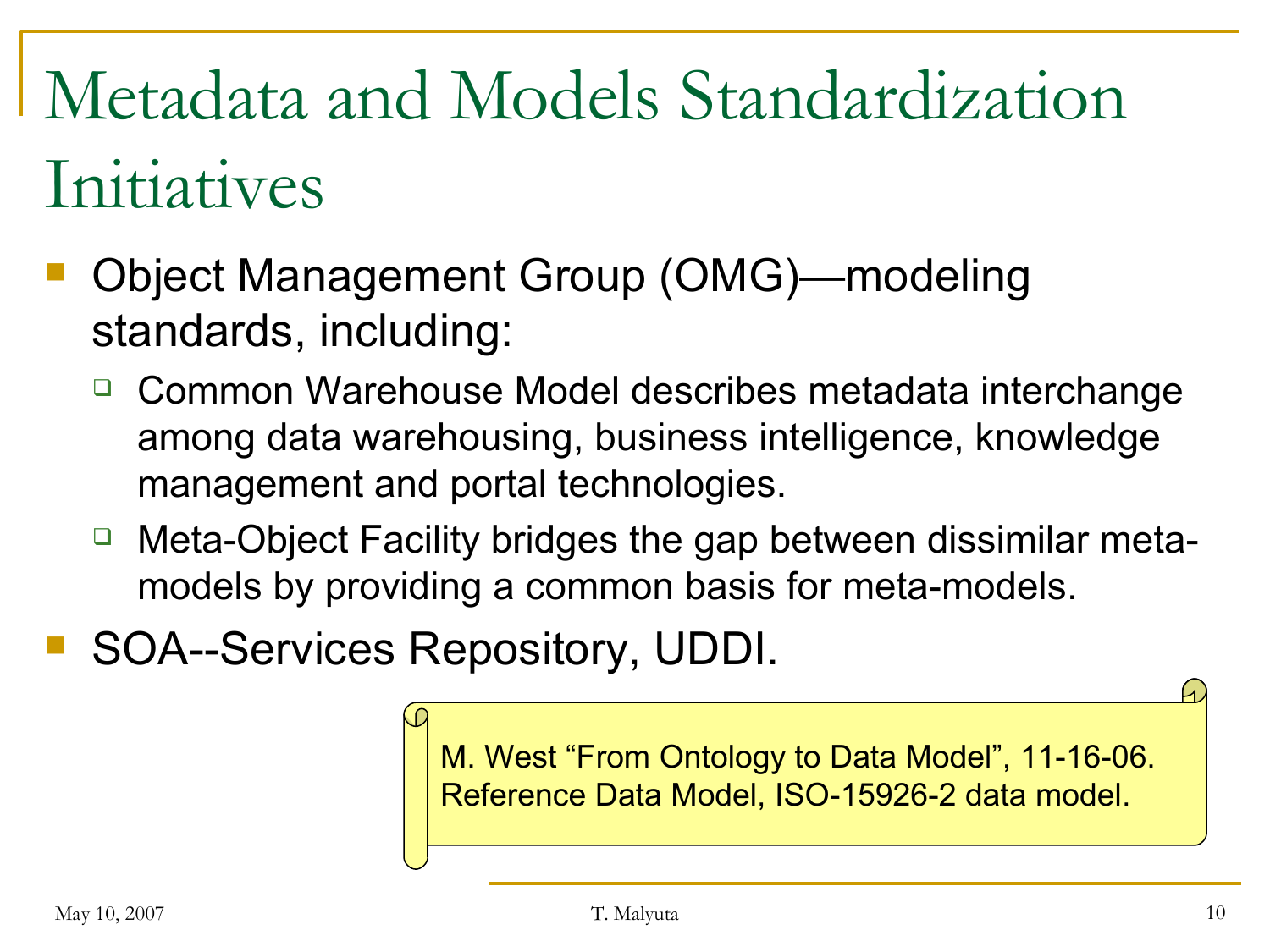#### Data and Metadata in IS

Ideally, databases—traditionally the object of data processing —are immersed in the metadata medium that complies with the standards, and defines and enforces the subject of data processing. This medium is still the object of processing for the human/external application.

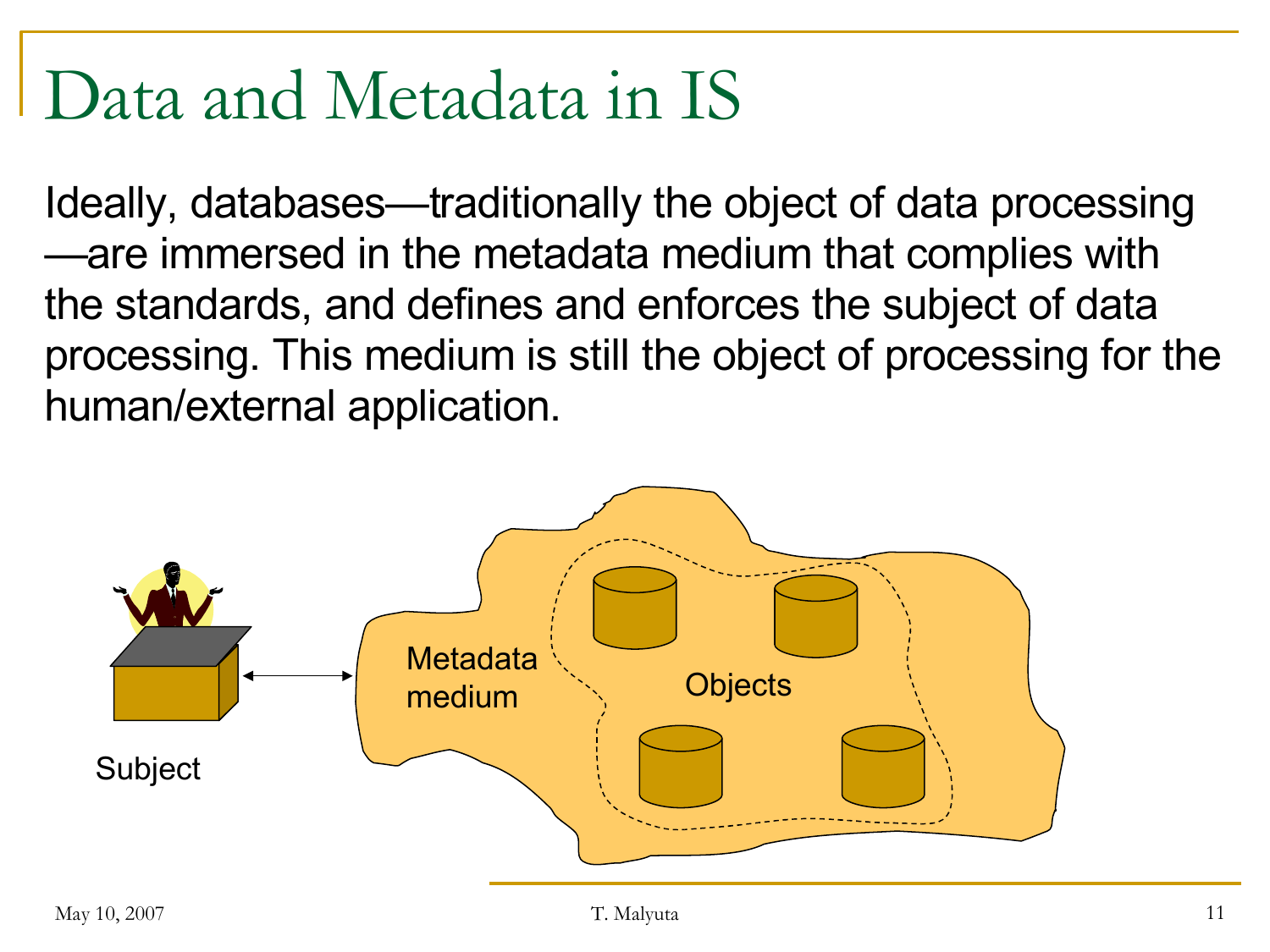#### Metadata for HCI and Data Utilization

This metadata medium supports HCI and inter-database communications, including data integration, by providing descriptions of data and relationships, and the rules of data access and processing. It explicitly represents users' understanding of IS functionality and data, and, therefore, enforces HCI and data utilization, including data discovery, mediation, and composition.

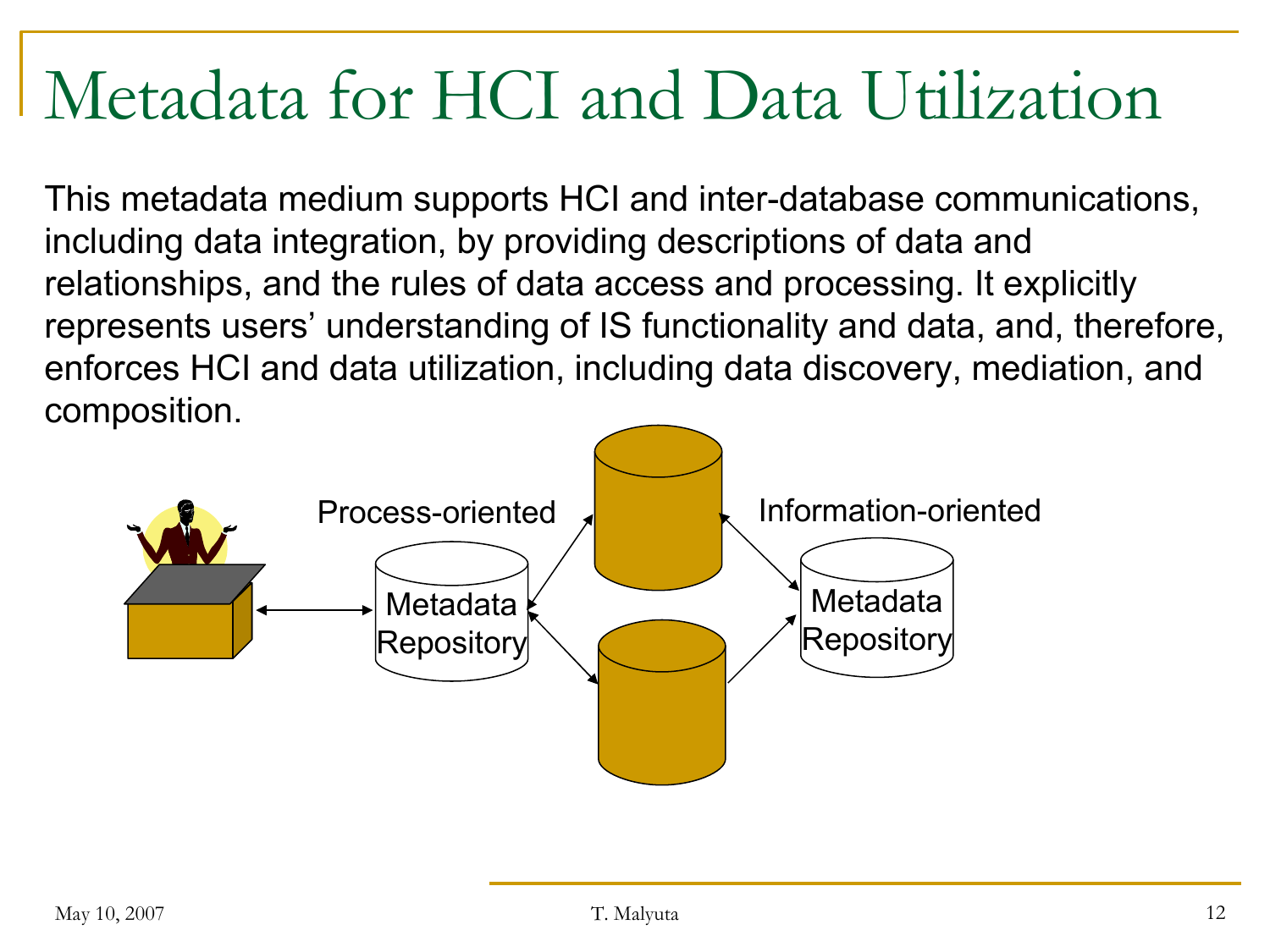## Role and Goals of Ontology

As a resource, ontologies are:

- About global thinking and understanding of the business, and global, general, technology independent presentation of this understanding, which intended to be shared.
- Relatively independent of particular applications, consisting of relatively generic knowledge that can be reused by different kinds of applications/tasks. They are not taskoriented and implementation-dependent.

The ontological data model and supporting technologies enforce the role and goals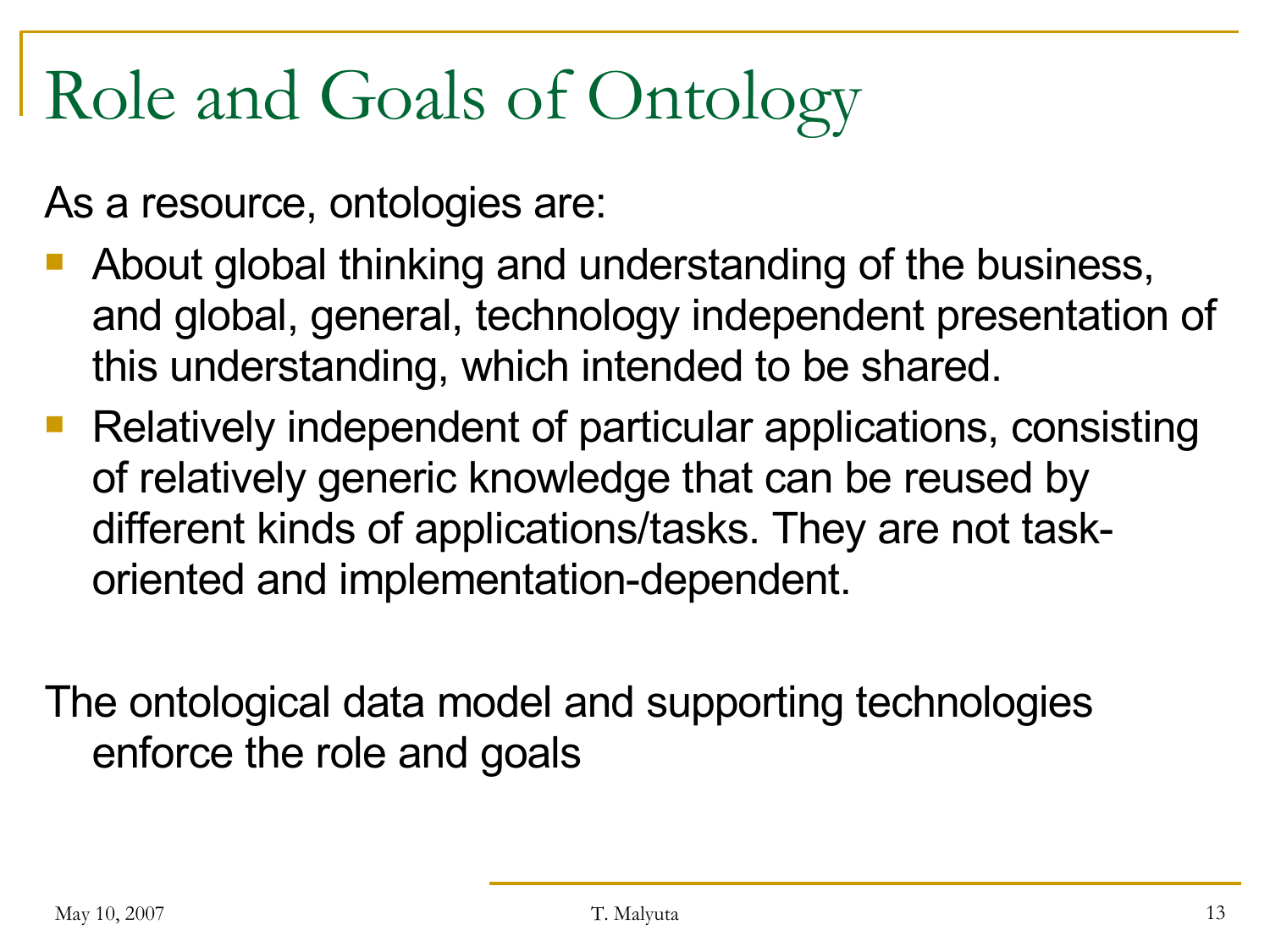#### Ontology vs. Metadata

Ontology can be this data medium in which data and other resources exist, and which describes resources, their relationships, and functionality. The ontological data model suits much better to this role than existing metadata models.

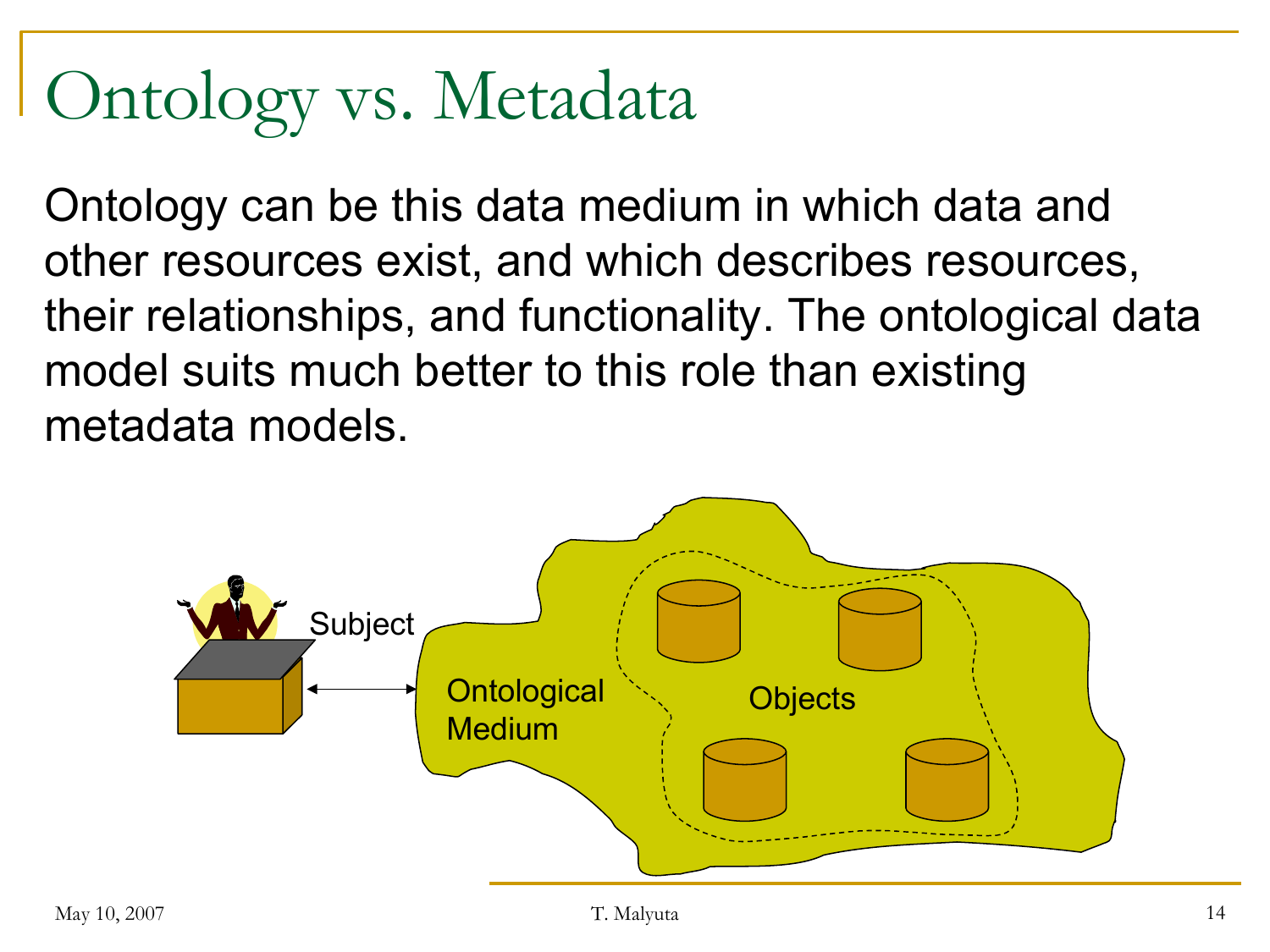Advantages of Ontological Medium (OM)

- **Publishing models as Web resources—global** thinking and acting *beyond* the enterprise
- **Querying the models**
- Resiliency to changes
- **Flexibility of integration**
- Application of inference and rules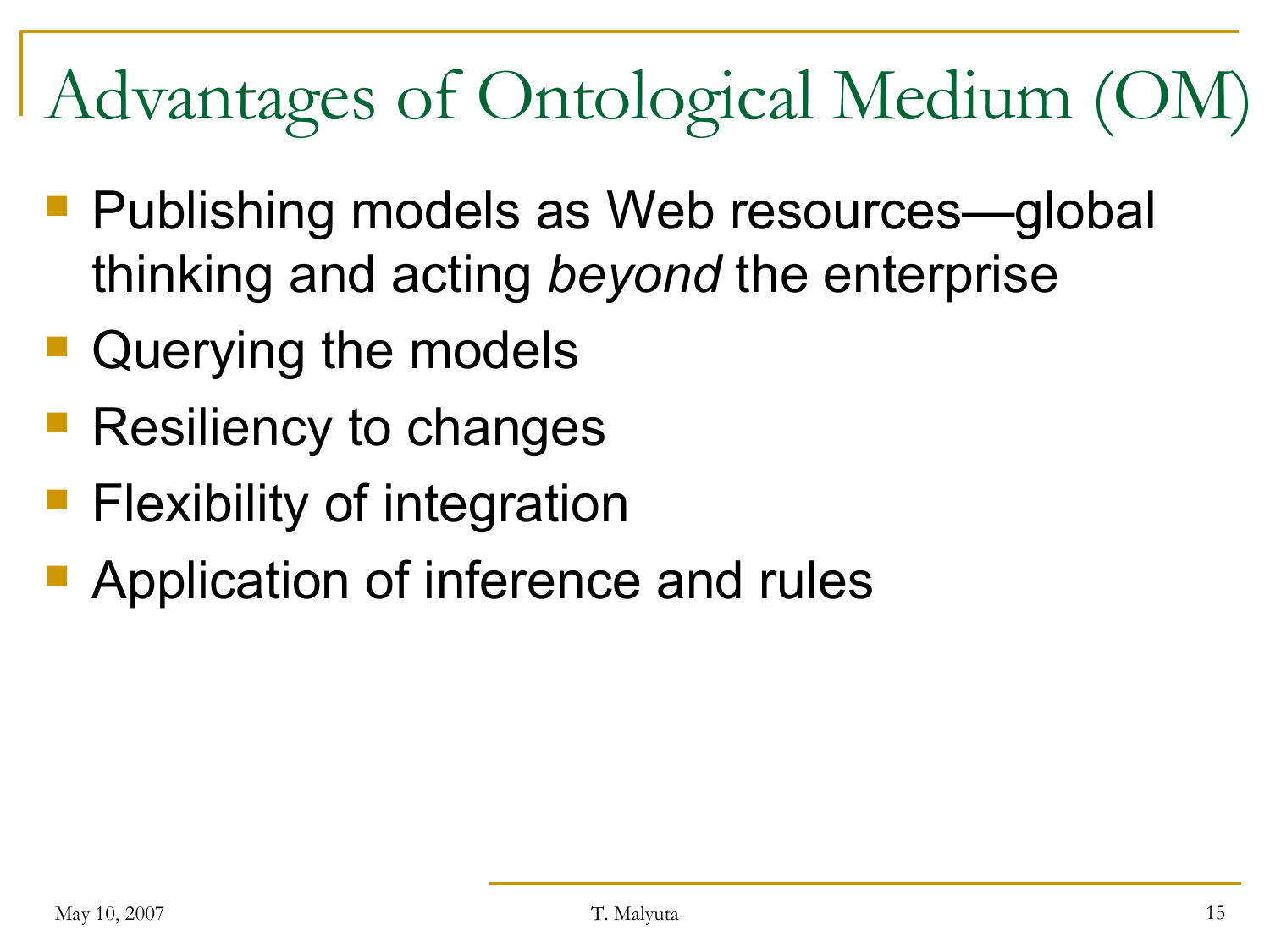#### Expected Benefits of OM

Bringing to a new level benefits of metadata medium with less human involvement:

- **If integrating IS into a comprehensive and continuous** environment
- **Providing a single version of truth for business** decisions
- **Reducing reliance upon documentation**
- **Reducing maintenance cost**
- Reducing duplication of effort
- Improving efficiency of IS resources utilization, including data processing and retrieval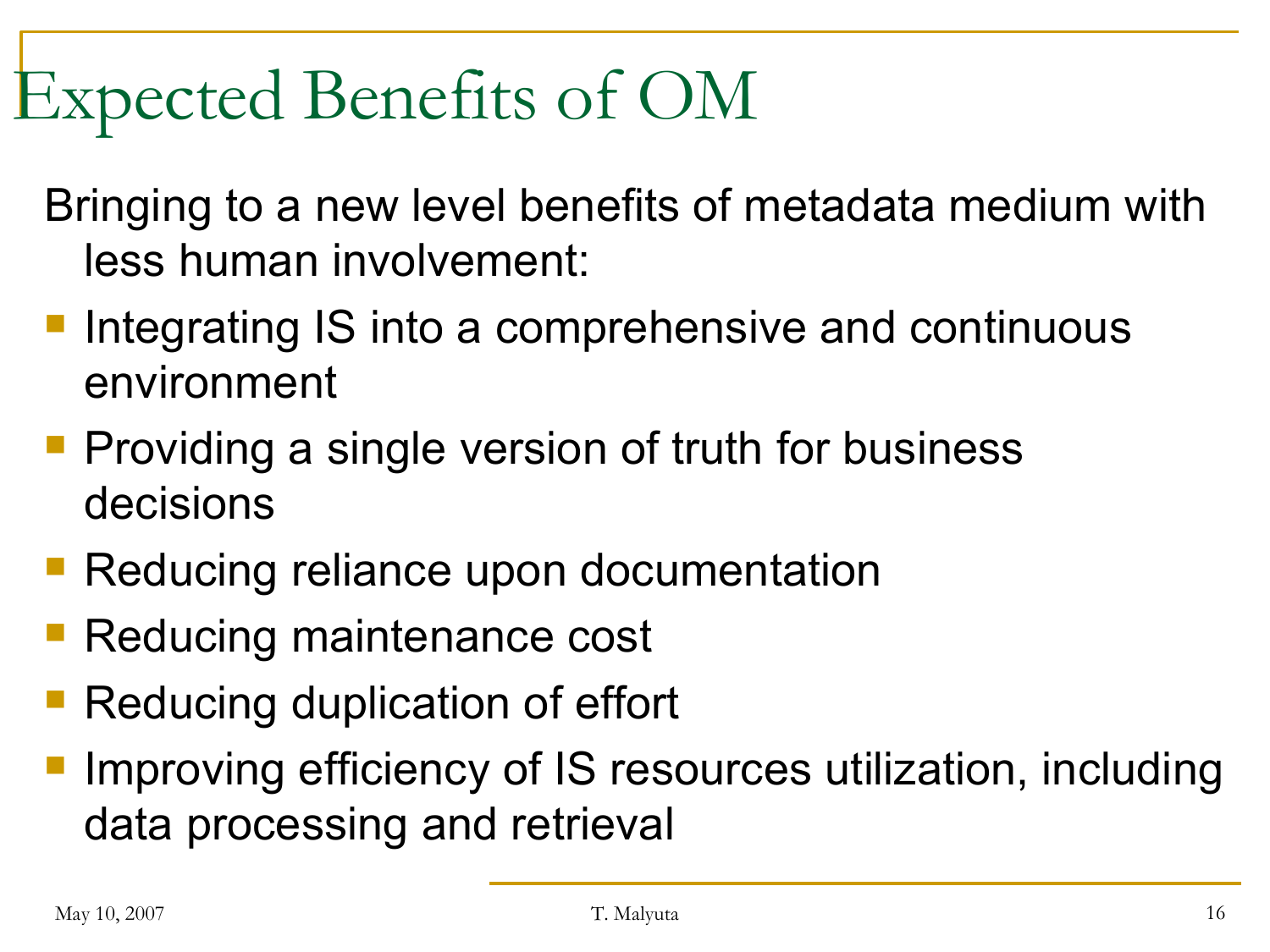## Pre-requisites of Ontology Success in IS

Utilizing data and metadata models

- OMG "Ontologies can't ignore this wealth of knowledge, tools, expertise and industry momentum." (about data and metadata models)
- M. West "Data Models are a key component for getting ontologies used in Information Systems."

E. Kendall "The Ontology Definition Metamodel", 01-04-07. OMG Initiative on bridging metamodels and ontology.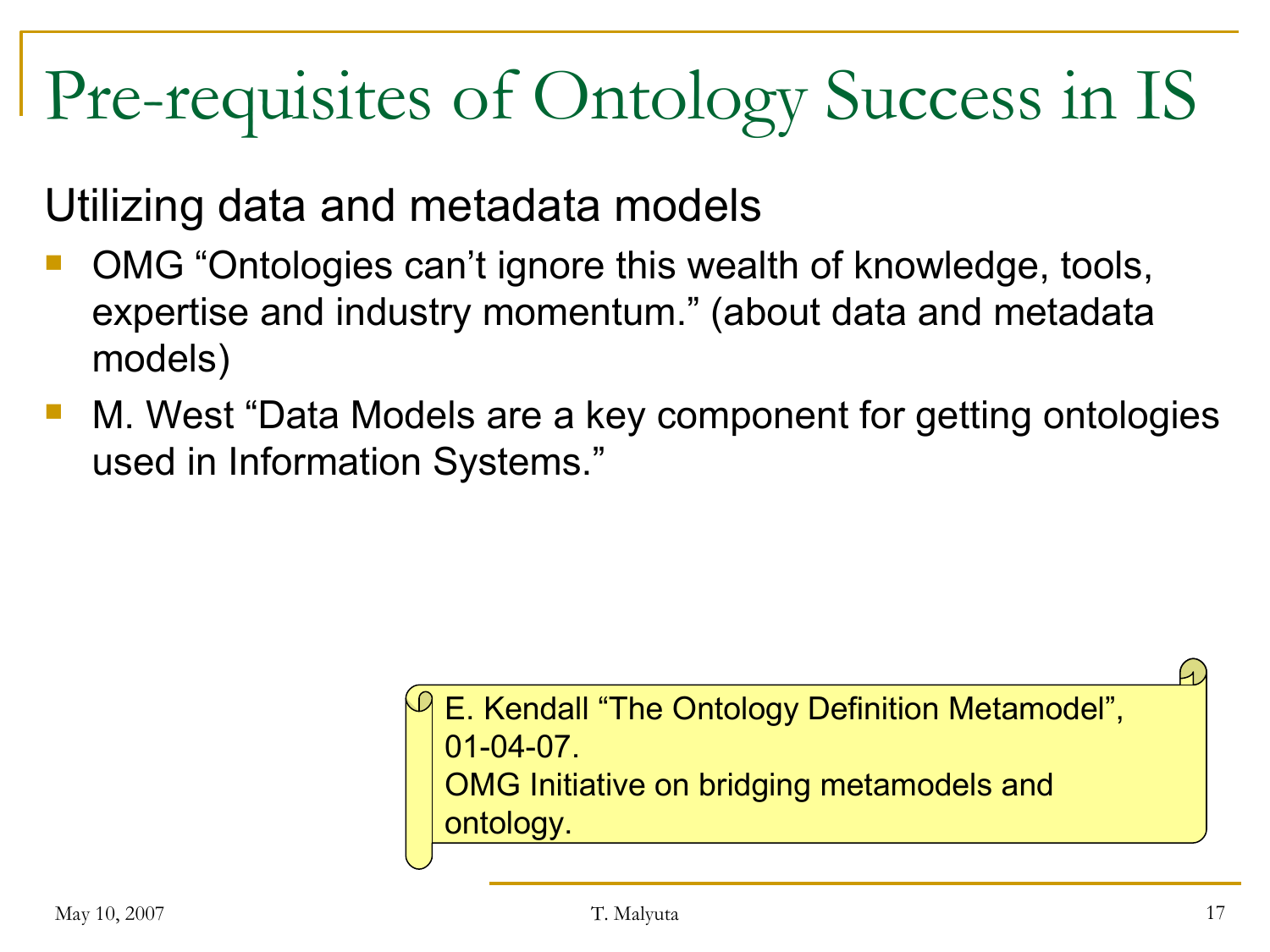## Ontology in the Heart of Knowledge-Centric Organization

Enterprise Ontology can realize the accumulated potential of global thinking by reducing the cost and improving the quality of utilization and management of information assets, and

system's flexibility and scalability.

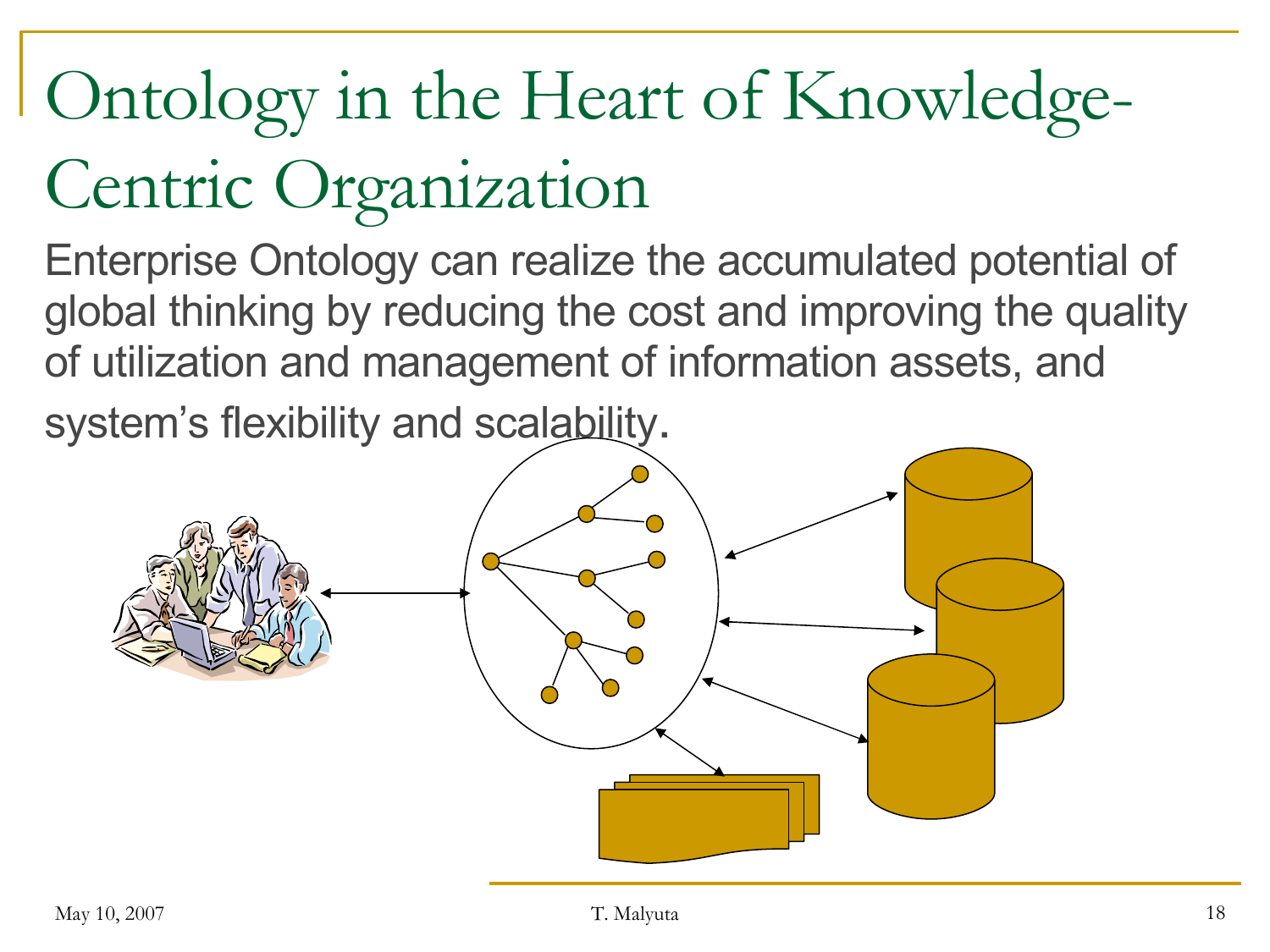Ontology and HCI—Beneficiaries

Beneficiaries of IS Ontology:

- **Insiders—designers, developers, technical** support.
- Outsiders—users of the IS, consumers of its resources.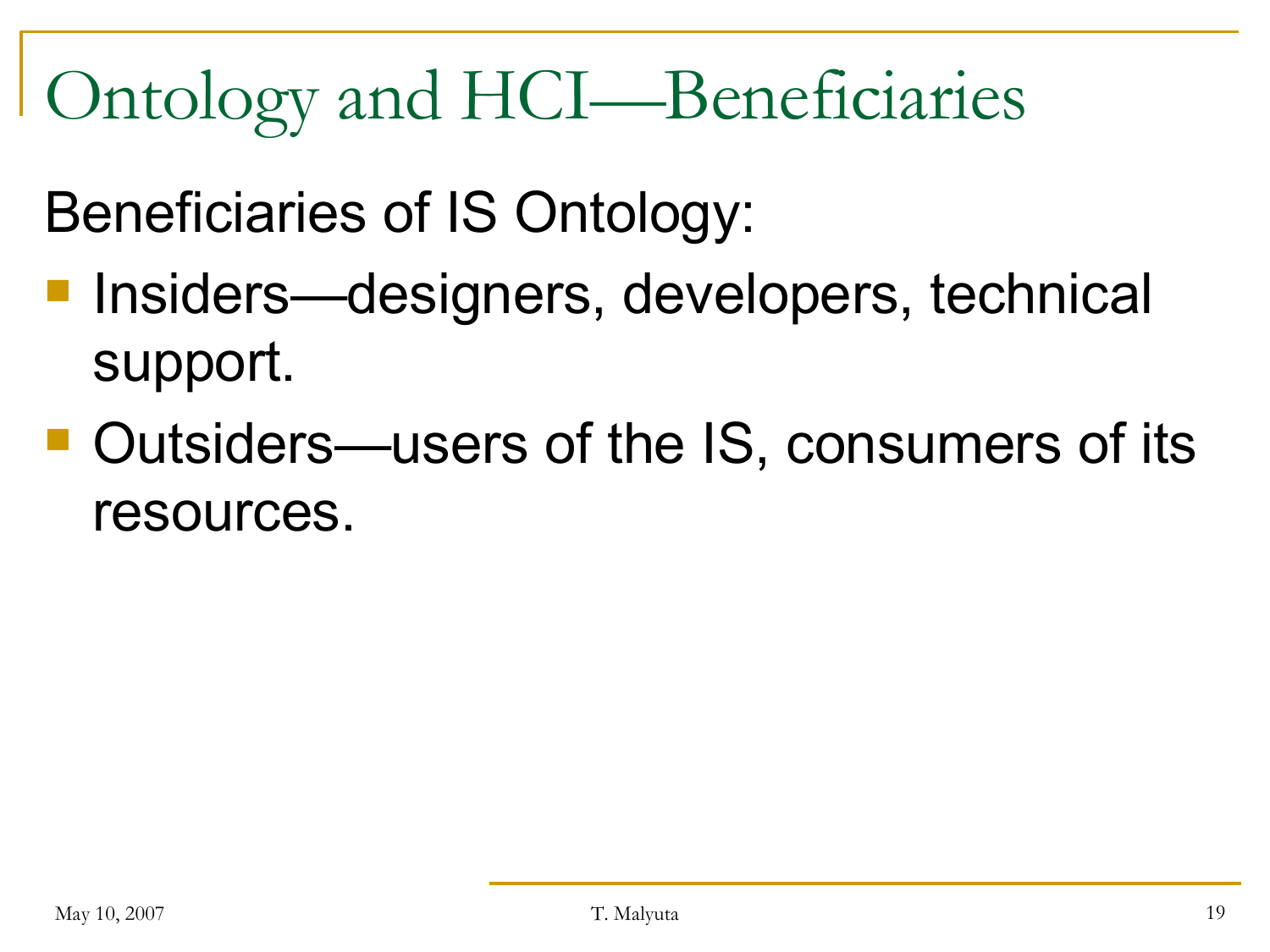## Ontology and HCI—Insiders

Insiders:

- Unified, integrated, consistent, IS-embedded presentation of knowledge about the functionality, tools, parts, etc.
- Guidance and automated support for design, development, and maintenance of IS resources through the IS life cycle
- Standardized, meaningful, machine-readable interfaces designed, implemented, and sustained in an automated way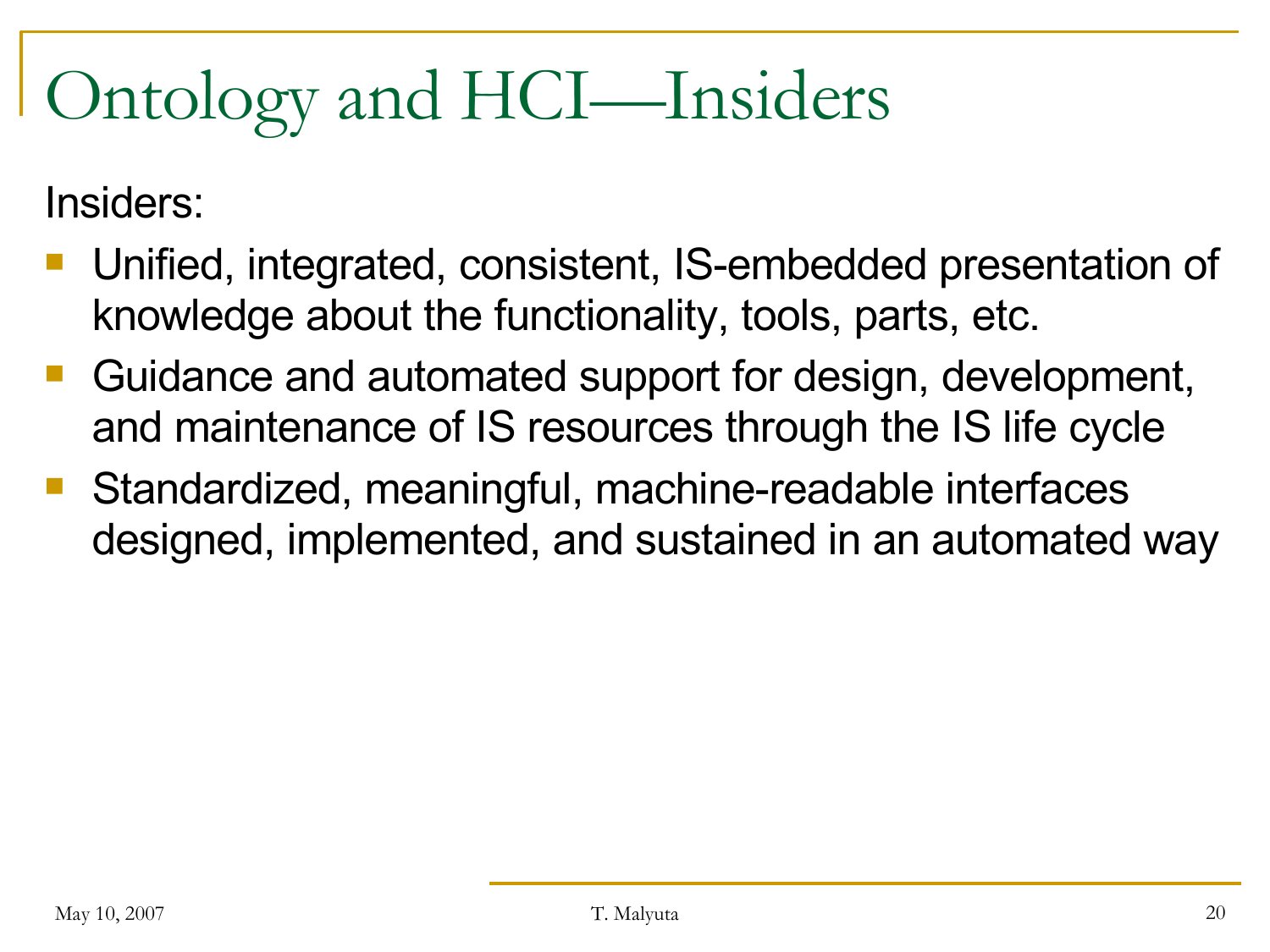## Ontology and HCI—Outsiders

- Description of functionality, processes, relationships, data for:
	- Discovery and navigation of resources
	- □ Disambiguation of functionality and products, and avoiding conceptual and terminological confusion
	- □ Negotiation, mediation, and composition
	- Information extraction with improved precision and recall
- Standardized, meaningful, machine-readable interfaces with adjustment to users' profiles and access patterns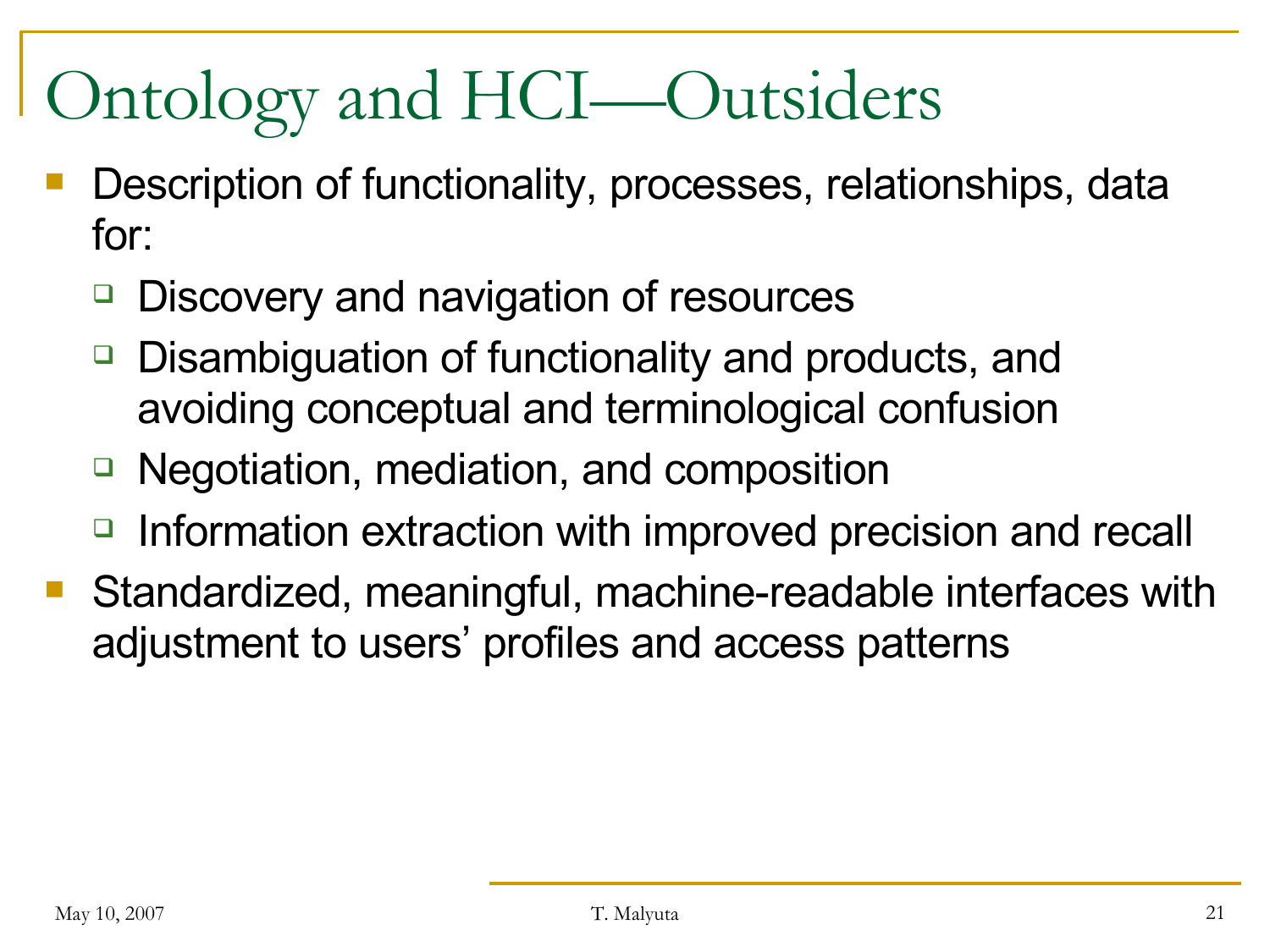## HCI and Ontology—New Possibilities

Richer semantics of ontology:

- Narrowing the gap between the human language and computer interface
- Processing of unstructured data, natural language documents and requests
- Information extraction vs. information retrieval
- Human Language Technology, ontology-based language processing
- Natural language generation

A. Walker "Usability, Databases and Ontologies" 03-08-07.

Executable English.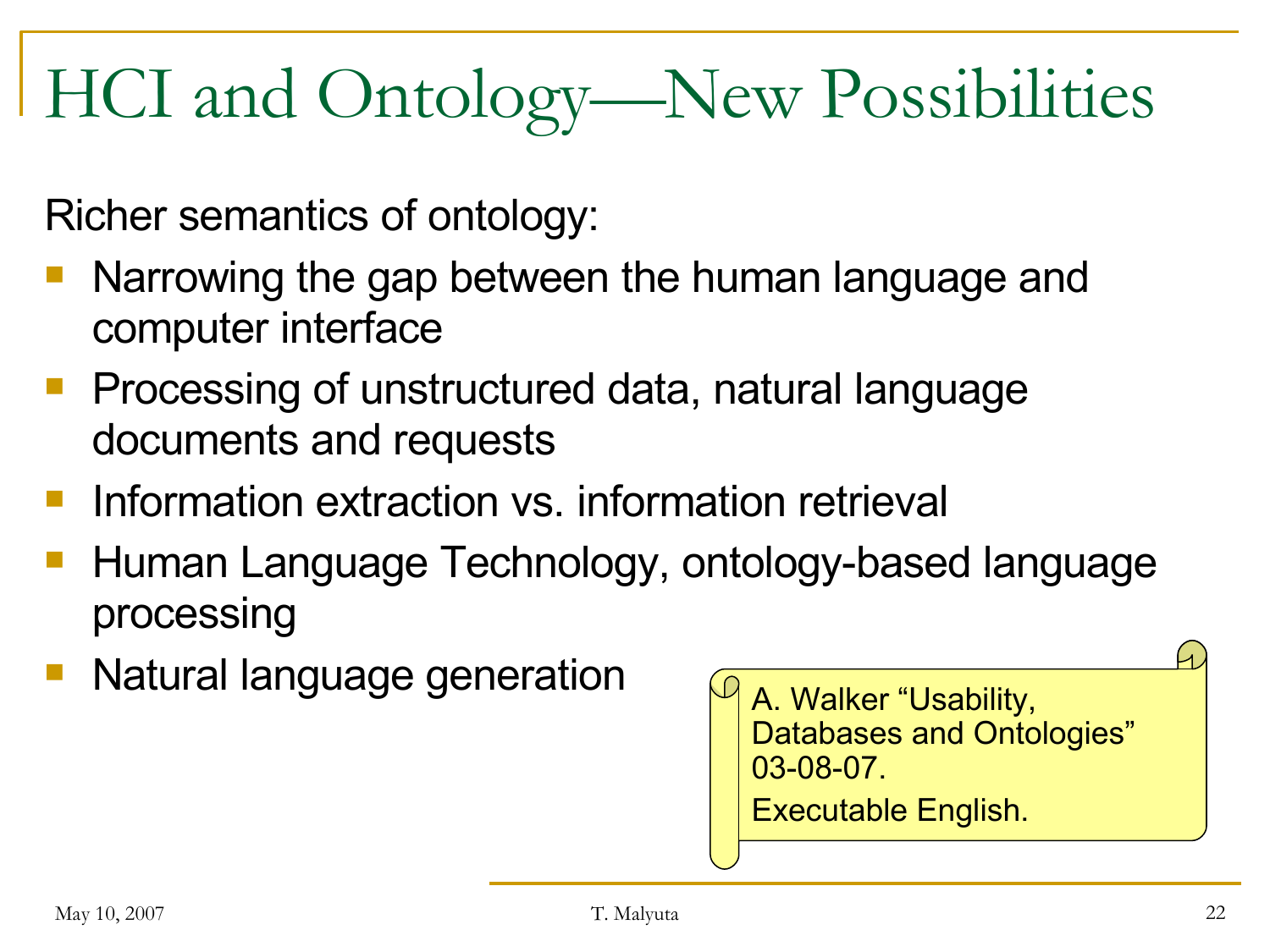Human Language Technology

 Ontology-based HLT bridges HL with formal models that define operating the IS

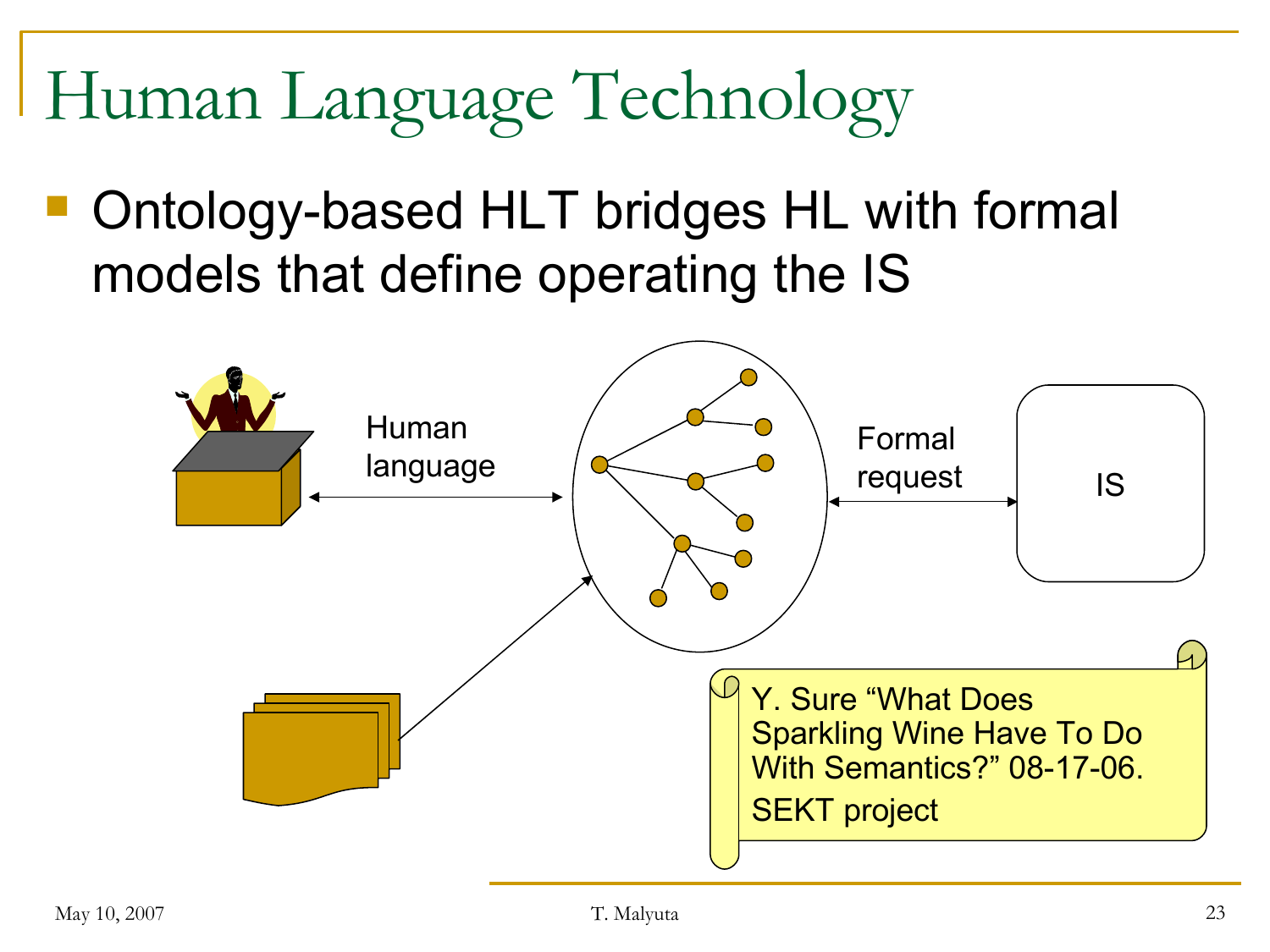## Ontology, HCI, and Database—Symbiosis

 Ontologies, as mediators between the users and information resources have to reflect changes in user requirements,needs in data, access patterns, as well as changes in data sources.

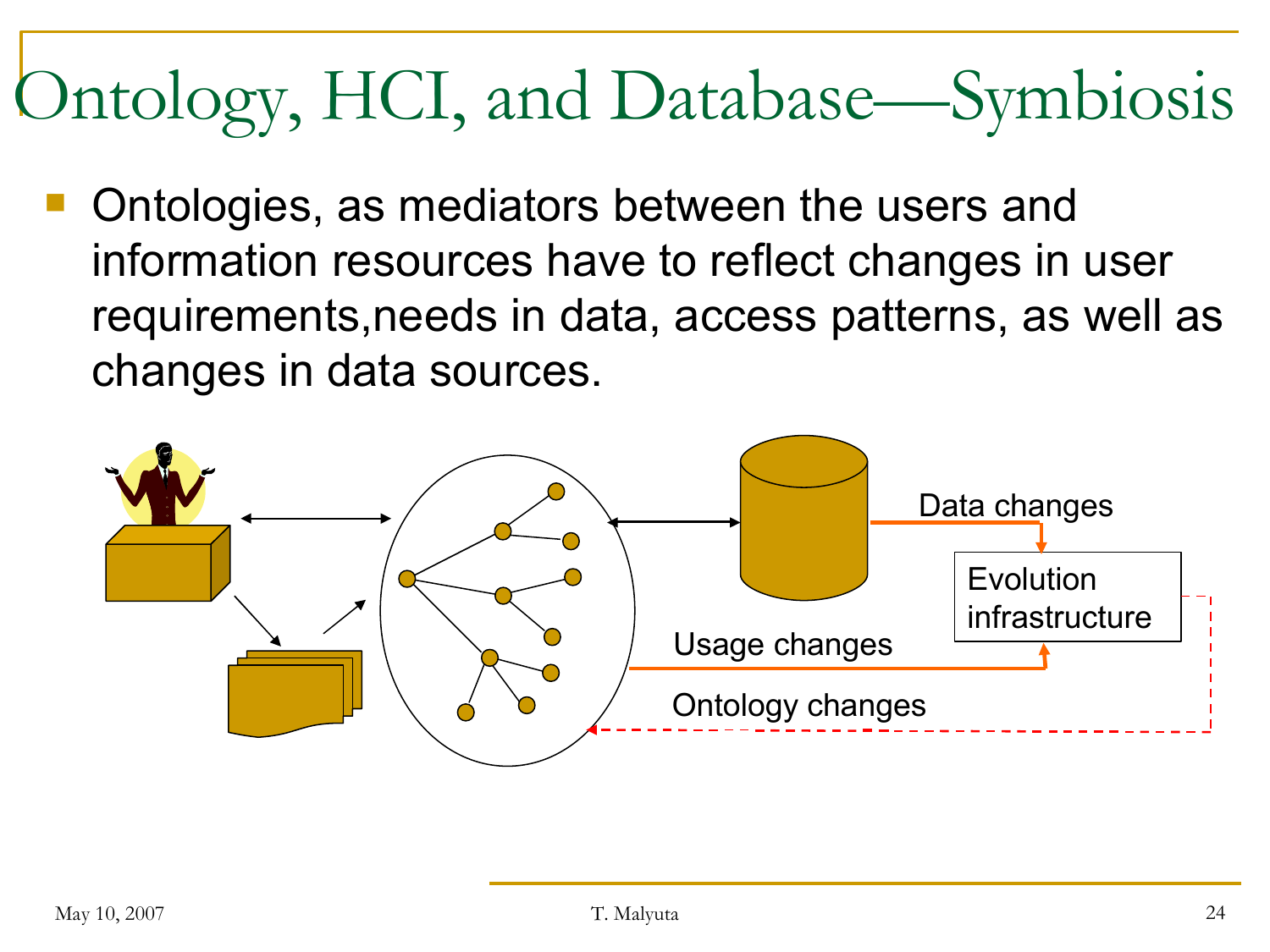### HCI, Database—Influence on Ontology

- **HCI- and data-driven changes:** 
	- Re-classification to accommodate users' access patterns
	- □ Modifications in attributes, concepts, relationships in response to changed users' needs and/or data patterns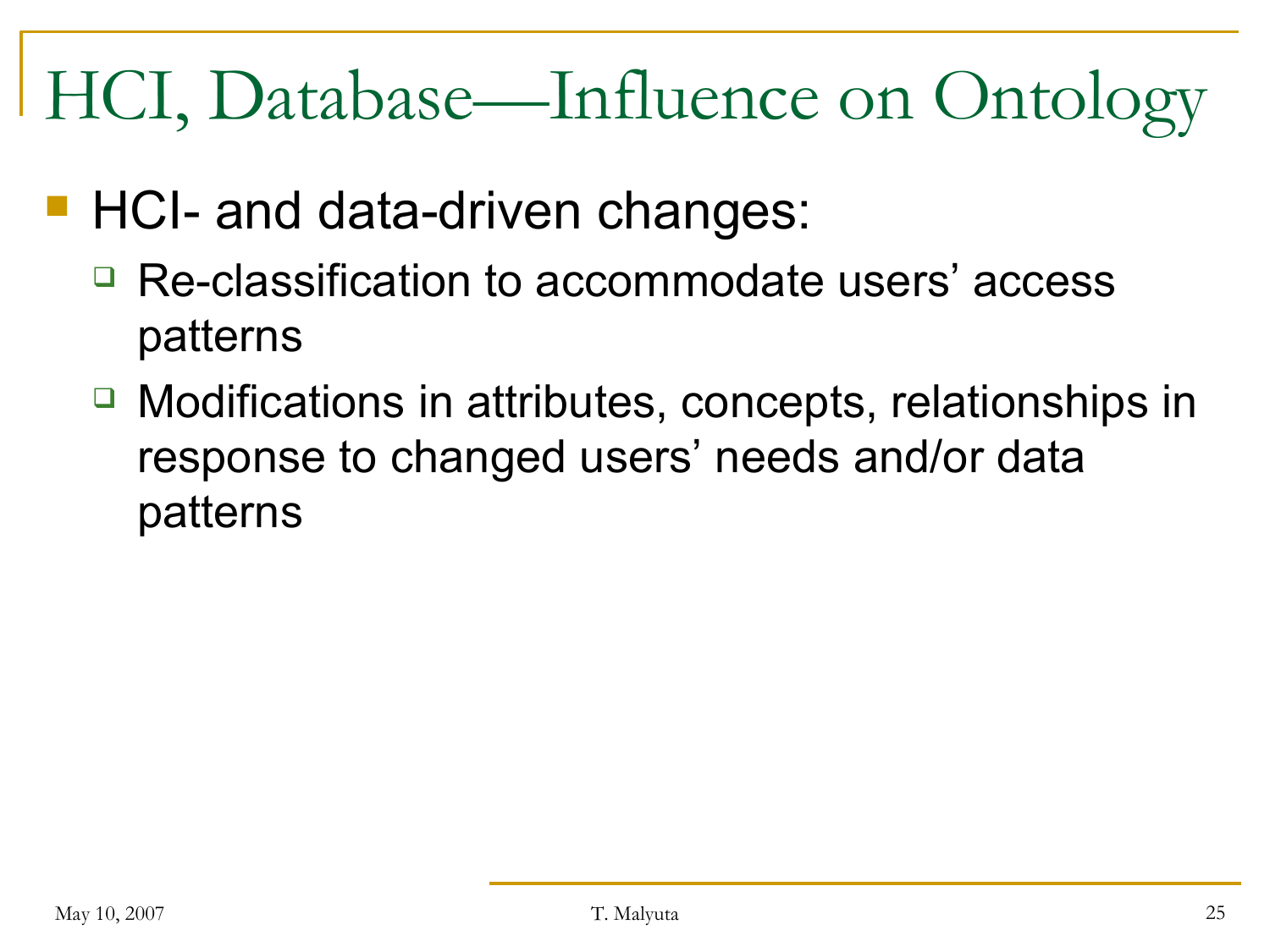## Database and Ontology: Responsibilities

- Database stores data that is the primary object of data processing:
	- $\Box$  Within the model that is the most beneficial for performance and ease of maintenance on large data volumes
	- $\Box$  Reflects conceptual peculiarities of a particular domain and is taskoriented
	- $\Box$  Defines physical characteristics of data implementation
	- $\Box$  Executes queries
- Ontology stores data that features the subject of data processing and IS environment:
	- $\Box$  Within the model that provides rich semantics
	- $\Box$  Reflects semantic characteristics of data that are partially reflected in the database semantics
	- $\Box$  Is separated from "physical gloss" (M. West) of data
	- $\Box$  Analyzes requests and transforms them in the queries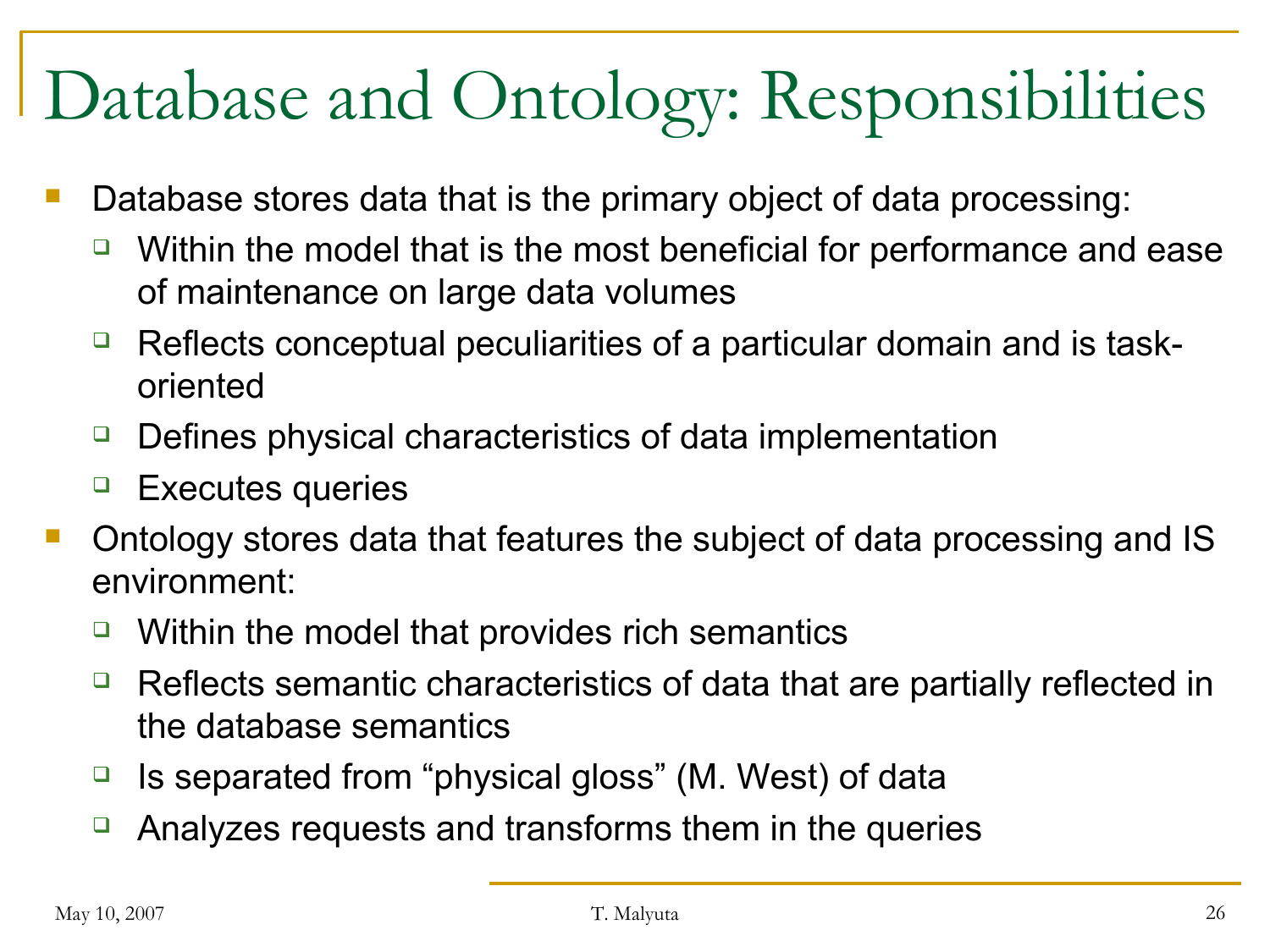## Interaction of Ontology and Database

Bridging semantics of ontology and database

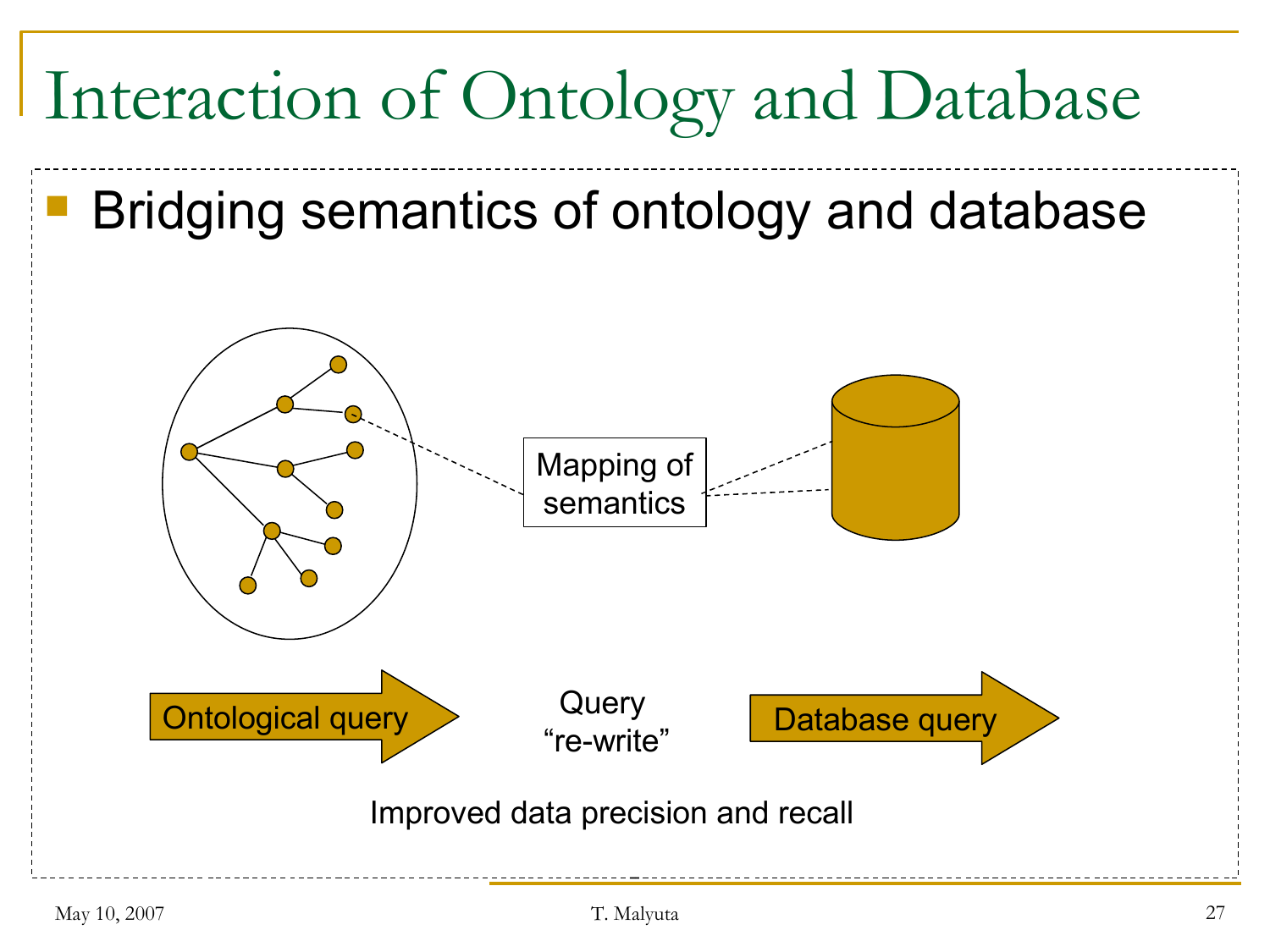## Examples—Ontology and UDDI

#### Multiple initiatives for Web-services discovery with the help of Ontology

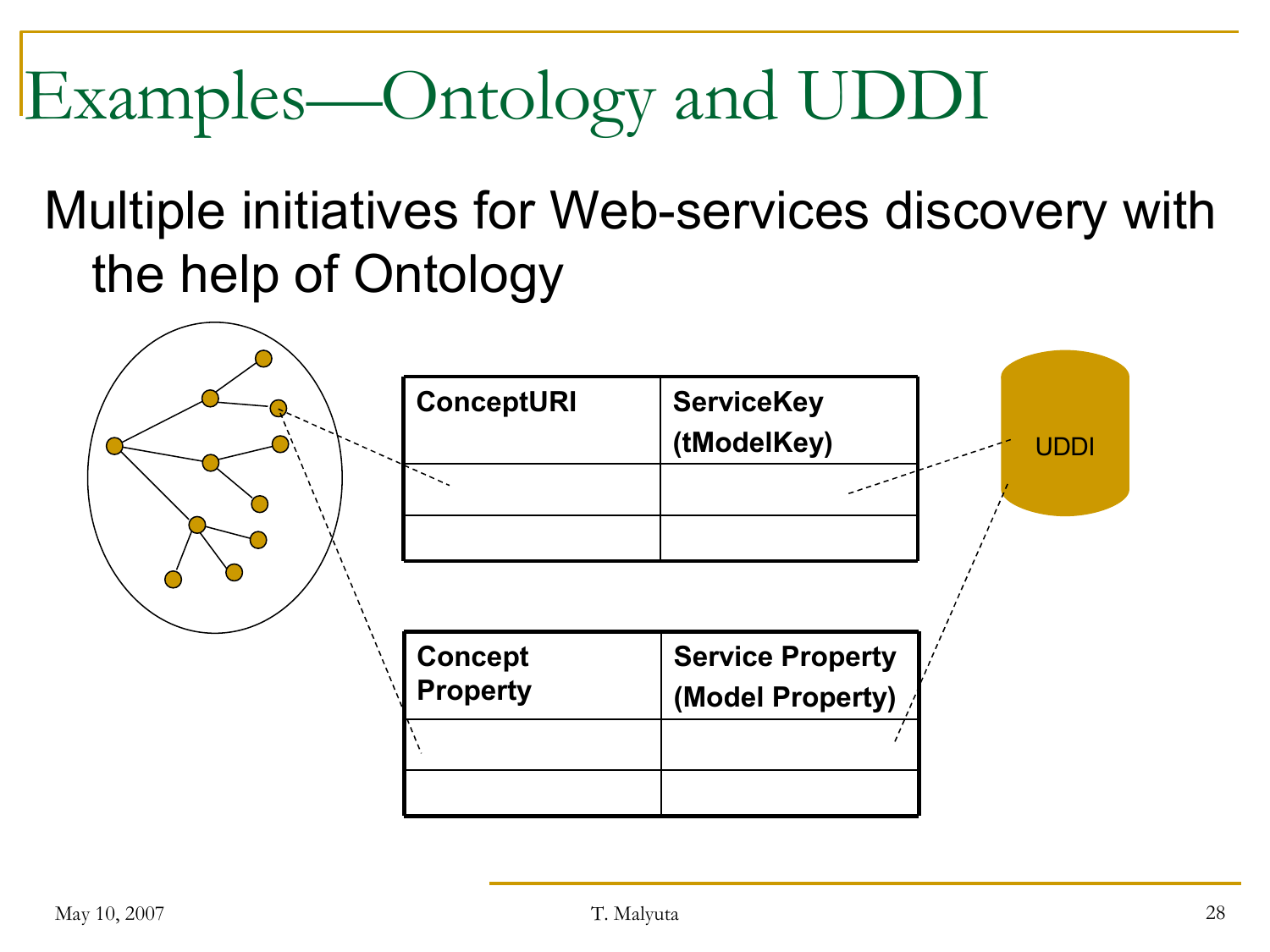## Examples: D2RQ, SWRL

#### D2RQ maps database into a virtual RDF graph



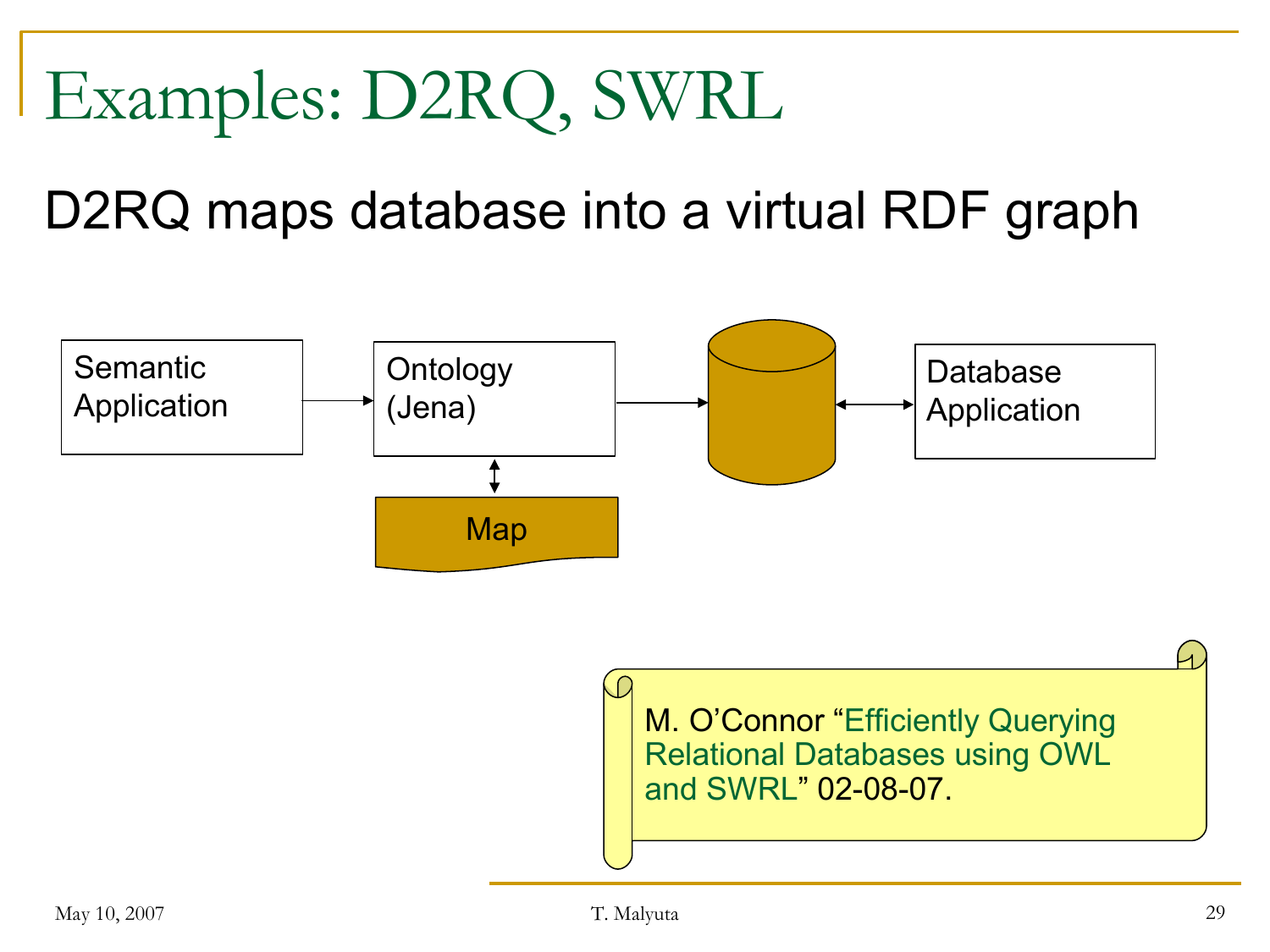## Bridging: Database a Passive Partner

 Bridging approaches do not utilize enough the database semantics and result in a rather tightcoupling of Ontology and Database

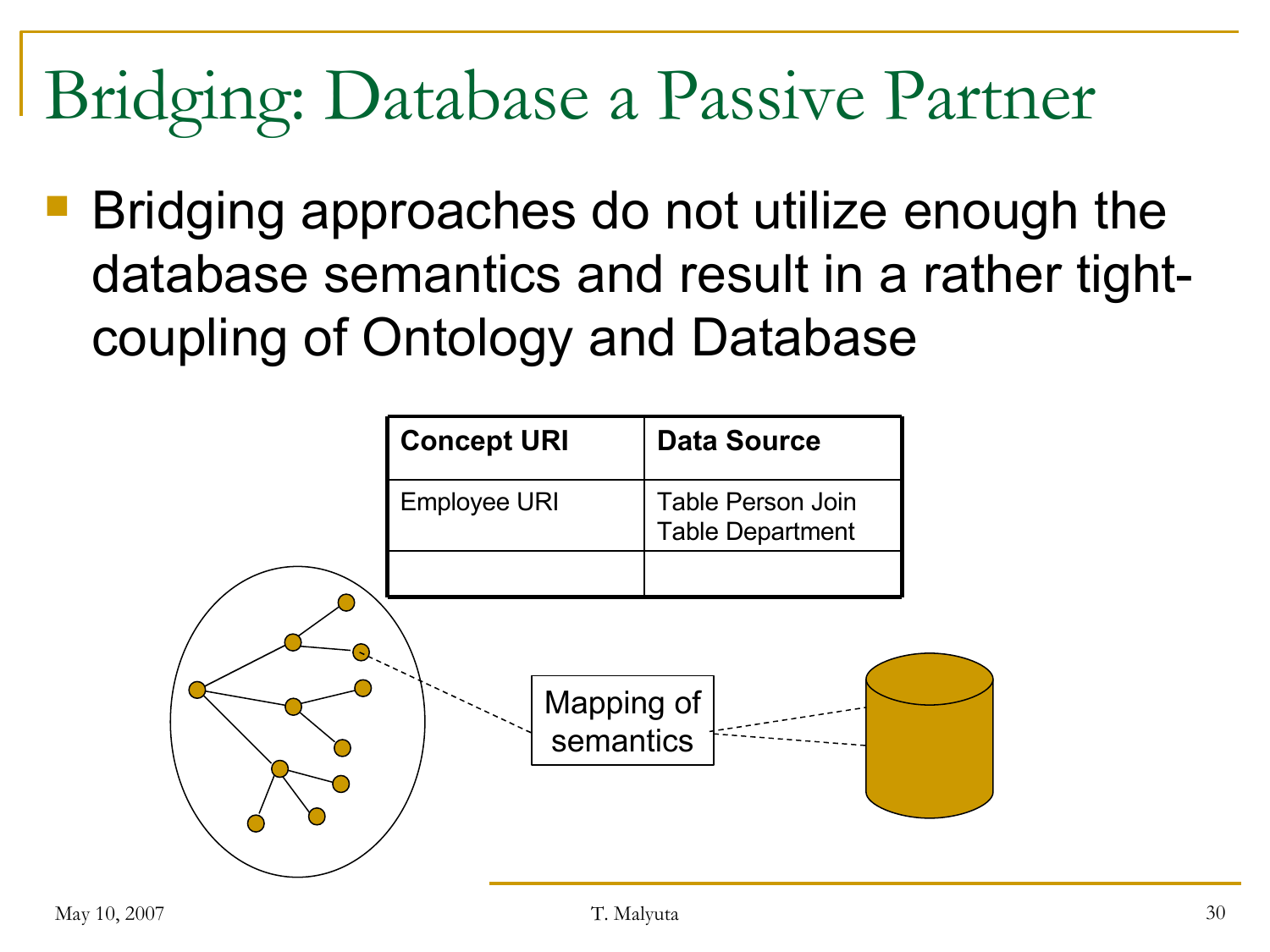## Bridging: Database's Move to Ontology

 Database has to volunteer to participate in the relationship with Ontology by creating an additional semantic tier, e.g. views, procedures, to hide the "physical gloss"

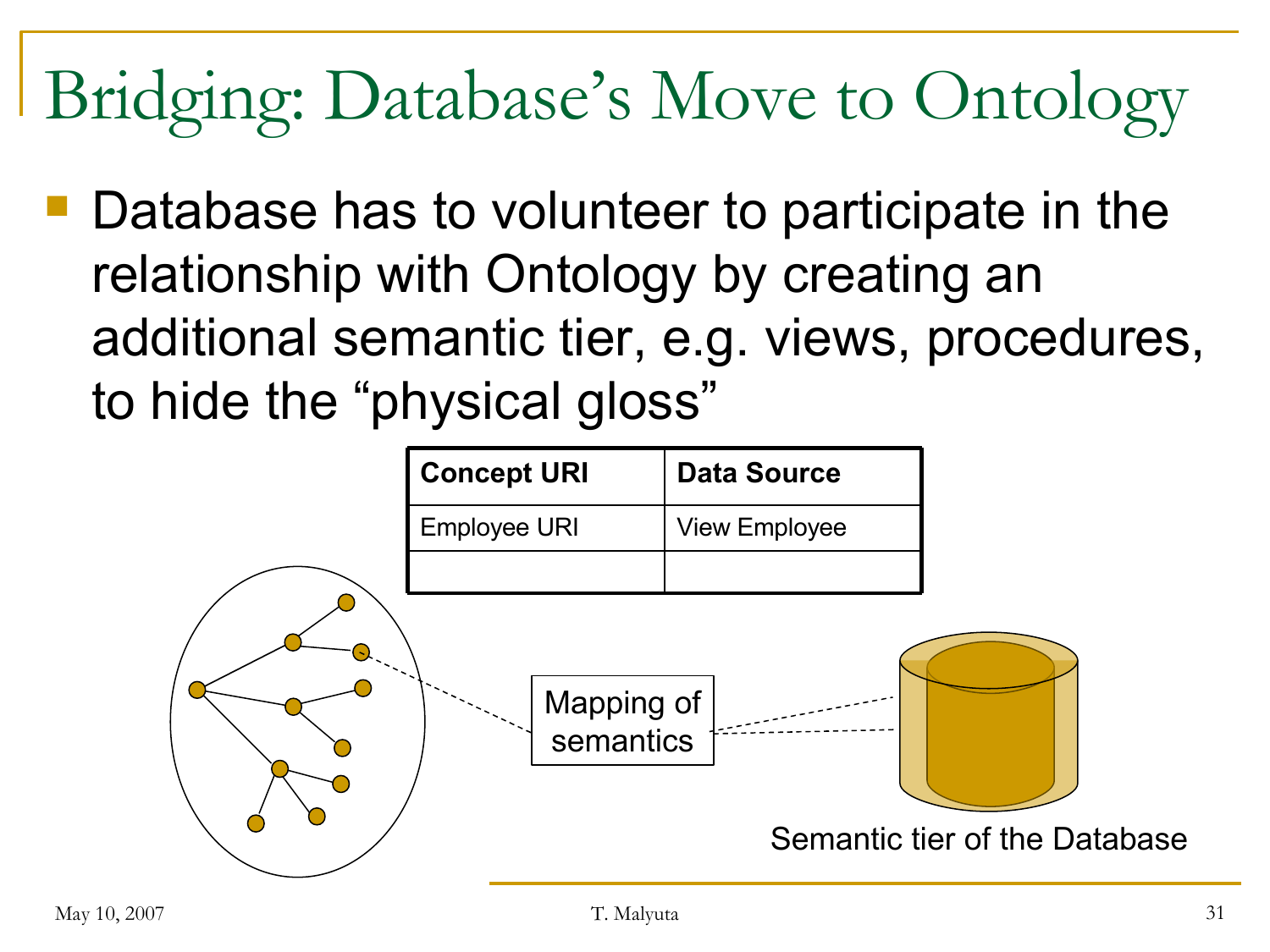## Bridging: Standardization?

Needed the model (ontology?!) of mapping

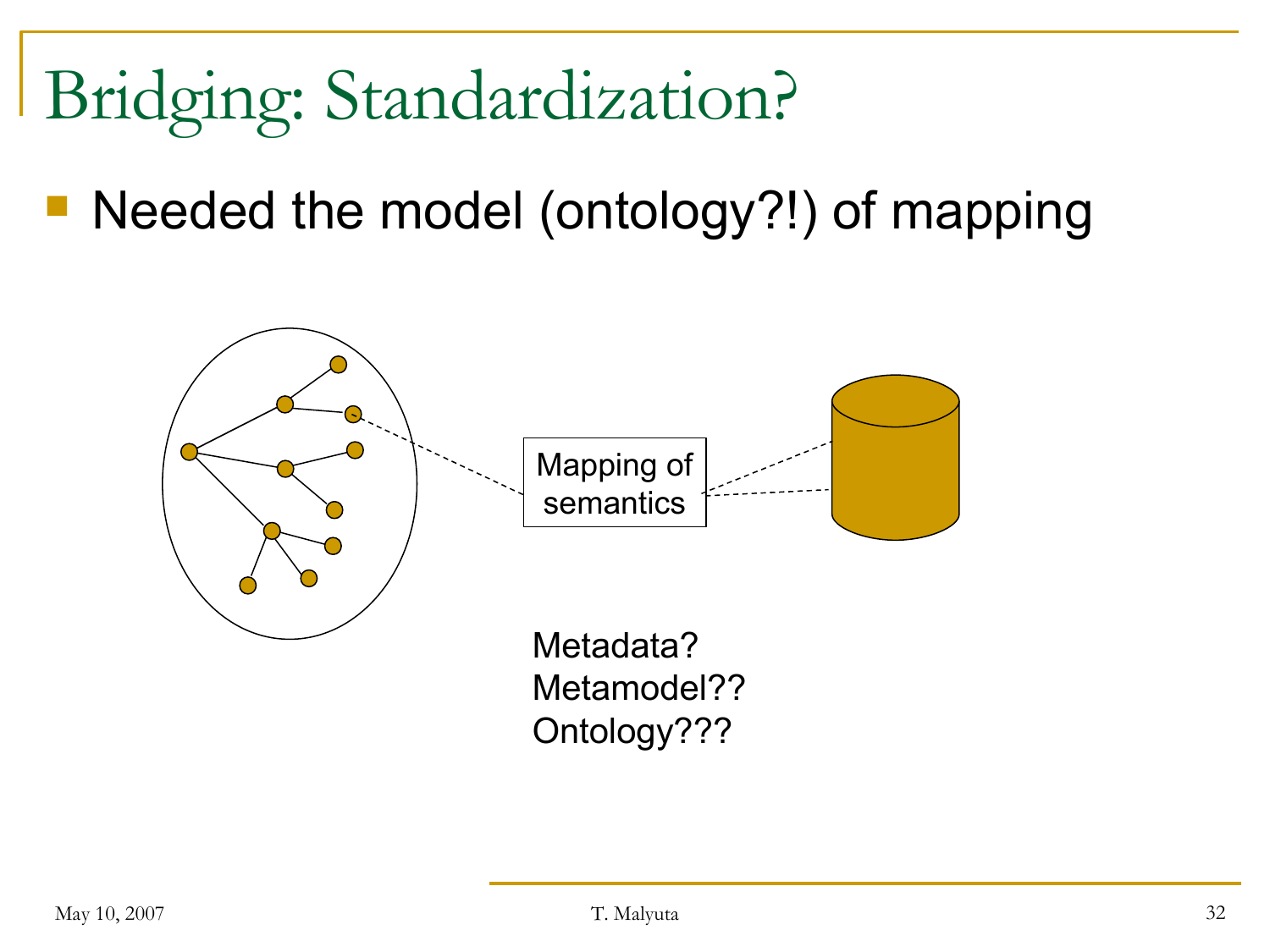#### Ontology in a Database

- Databases are much more than just data. They implement data support infrastructure:
	- □ Security
	- $\Box$  Reliability and availability
	- □ Query optimization
	- □ Transaction management
- Ontological data can benefit from this infrastructure
	- Storing ontologies in a database—see "Database Vendors and Ontology" below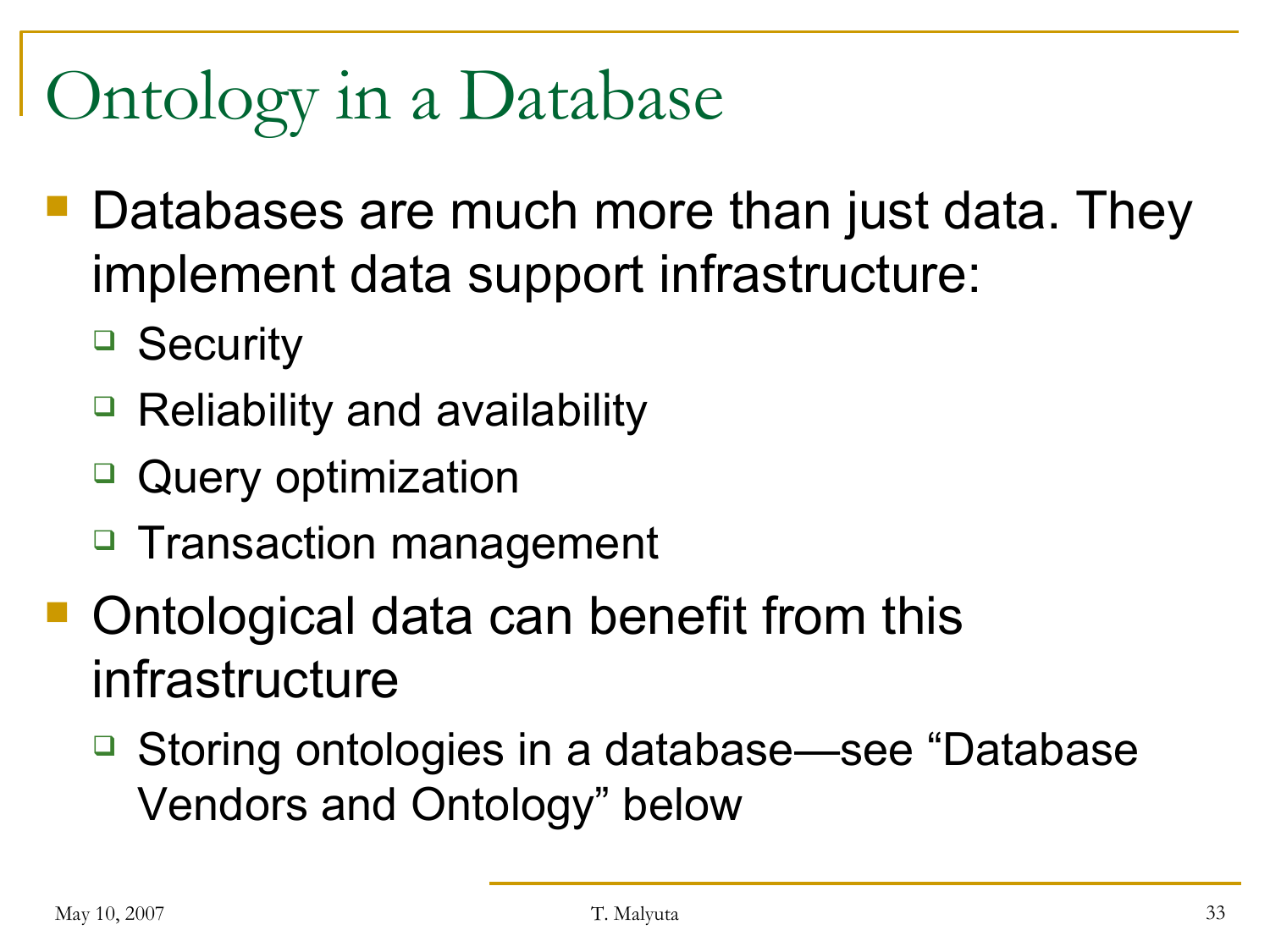## Ontology and DBMS

- Will Semantic Repository replace DBMS?
- **If** In the near future unlikely and in general impractical because of different roles and responsibilities, and different types of data processing.
- **However, even today DBMS acquire some** ontological features, and the core of any DBMS —data dictionary—which is actually the database's metadata, becomes more semantic.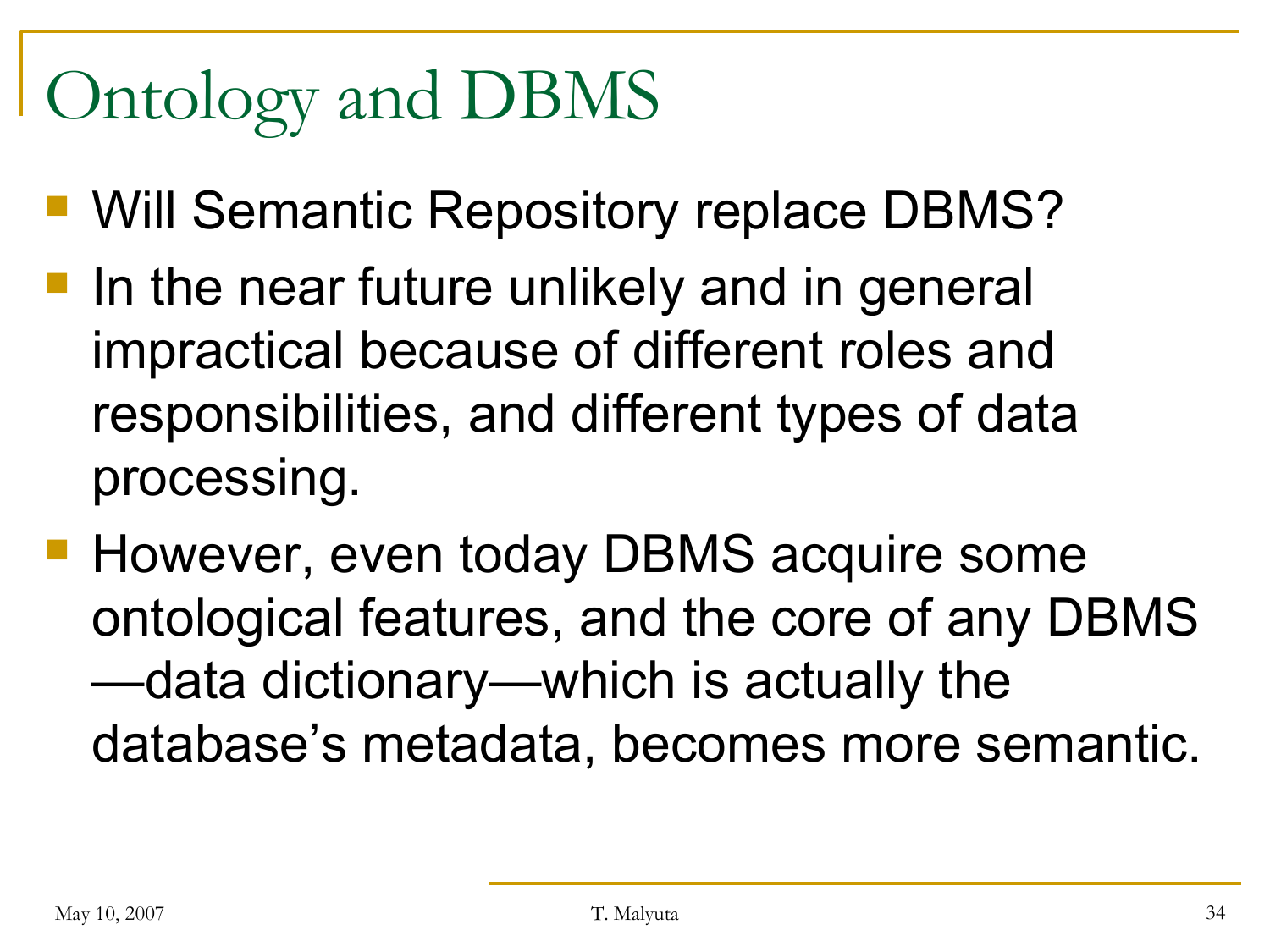## DBMS With Ontological Core?

- Fascinating advancement of DBMS and more intelligent handling of data support:
	- □ Efficient query processing due to semantic analysis and utilization of special metadata (e.g. cost-based optimization, query re-write in Oracle)
	- □ Content management (IBM's UIMA based on object types)
	- Content-dependent security management
- Data dictionary includes additional metadata describing data resources, dependencies between data elements, and data and users.
- **Firm metadata dictionary to ontological dictionary?**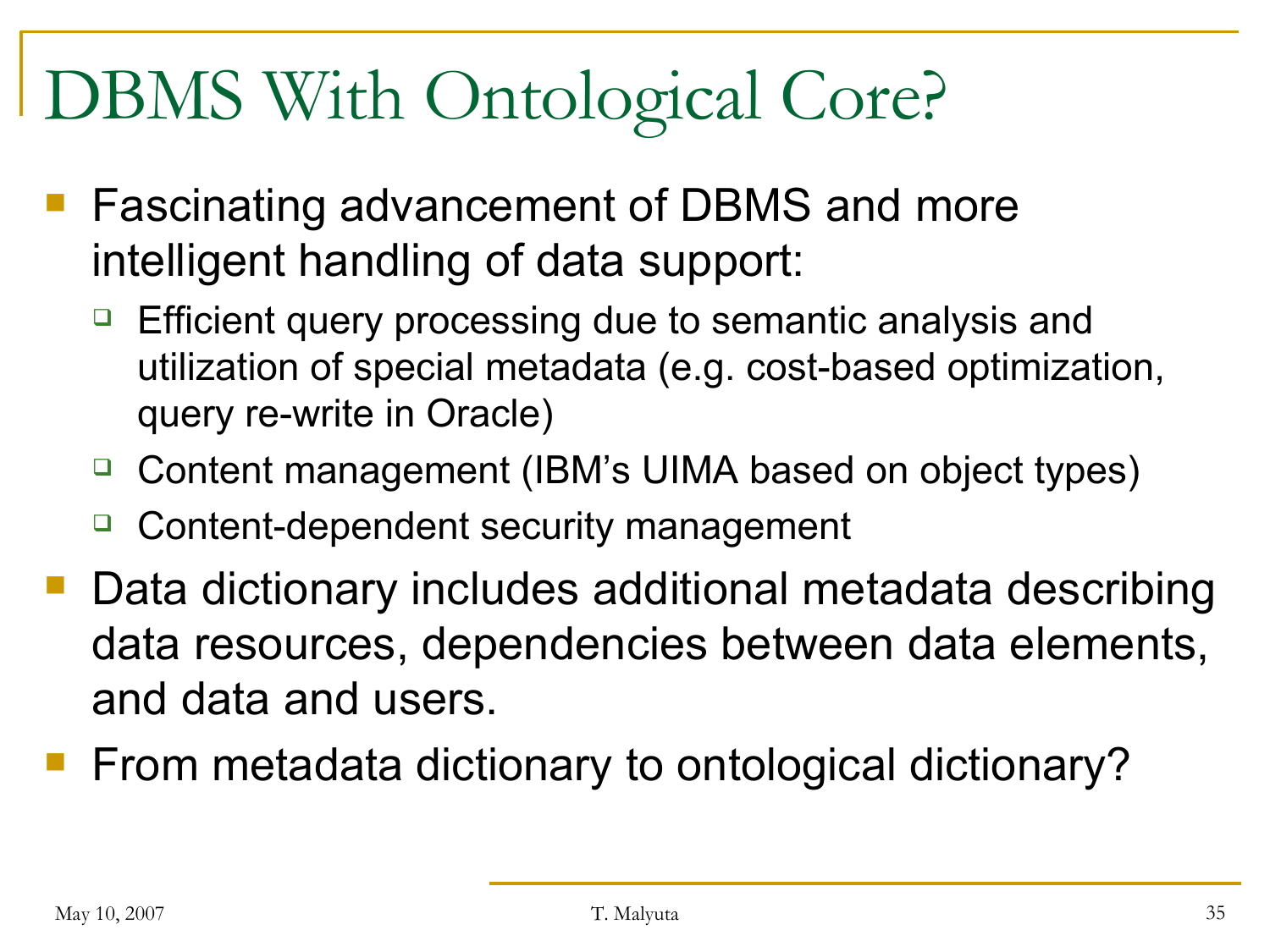## Database Vendors and Ontology

- Support
- Storage
	- □ Currently DBMS offer rather straightforward storage of ontological triples
- Implementation of inference mechanisms
- Implementation of rules
- Querying ontological data
	- Query processing benefits relational data model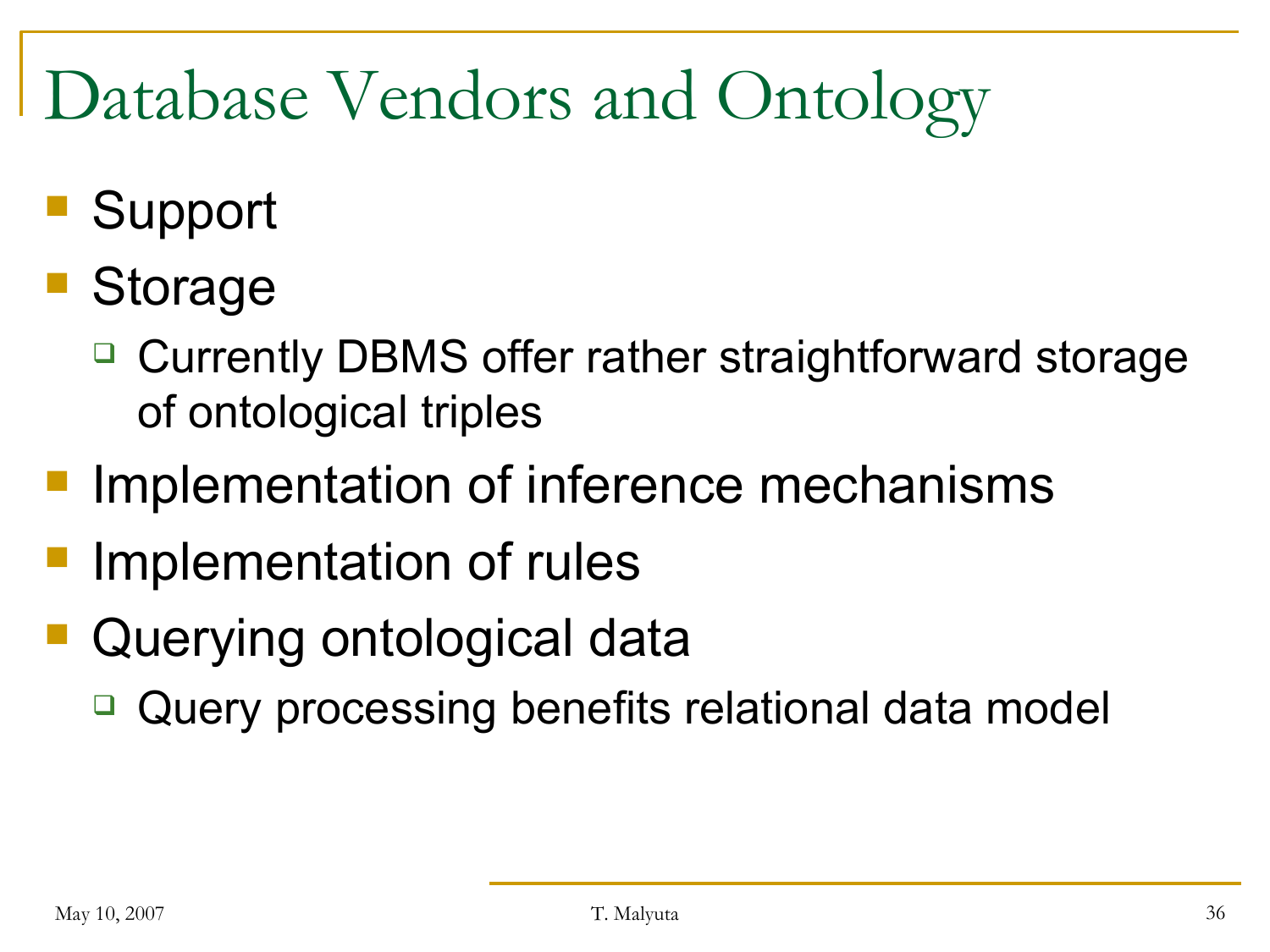## Oracle and Ontology

 RDF Store: no support, triples storage, inference (RDFS and RDF entailment rules) and user-defined rules



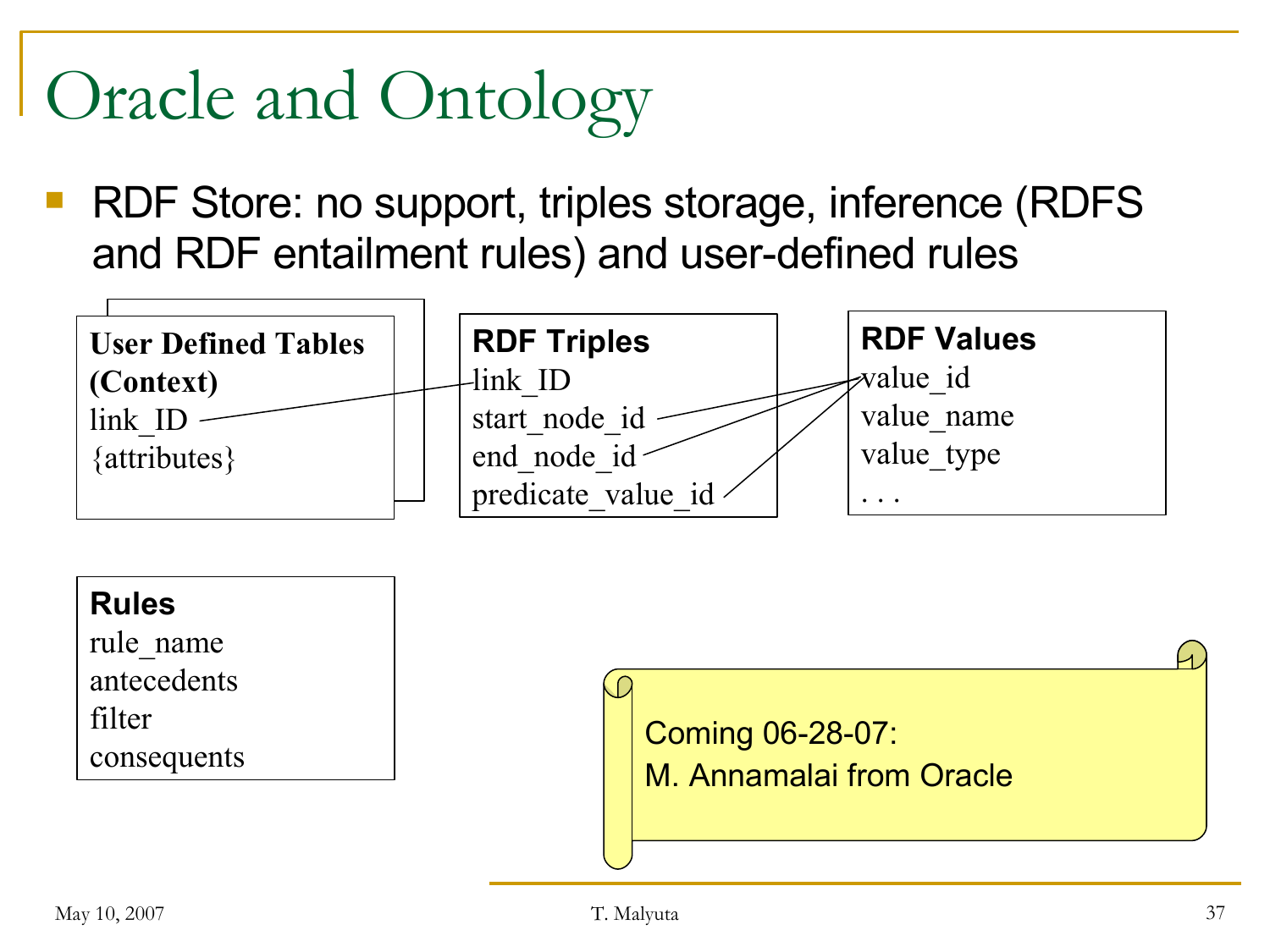## IBM and Ontology

- **Integrated Ontology Development Toolkit (IODT)**Includes Ontology Definition Metamodel (EODM), EODM Workbench, and an OWL Ontology Repository (named Minerva):
- **EODM** is derived from the OMG's ODM and implemented in Eclipse Modeling Framework (EMF).
- **IF In order to facilitate software development and execution,** EODM includes RDFS/OWL parsing and serialization, reasoning, and transformation between RDFS/OWL and other datamodeling languages. These functions can be invoked from the EODM Workbench or Minerva and called by the applications that use ontologies.
- EODM Workbench is an Eclipse-based, integrated, ontologyengineering environment that supports ontology building, management, and visualization.
- Minerva is a high-performance OWL ontology storage, inference, and query system based on RDBMS